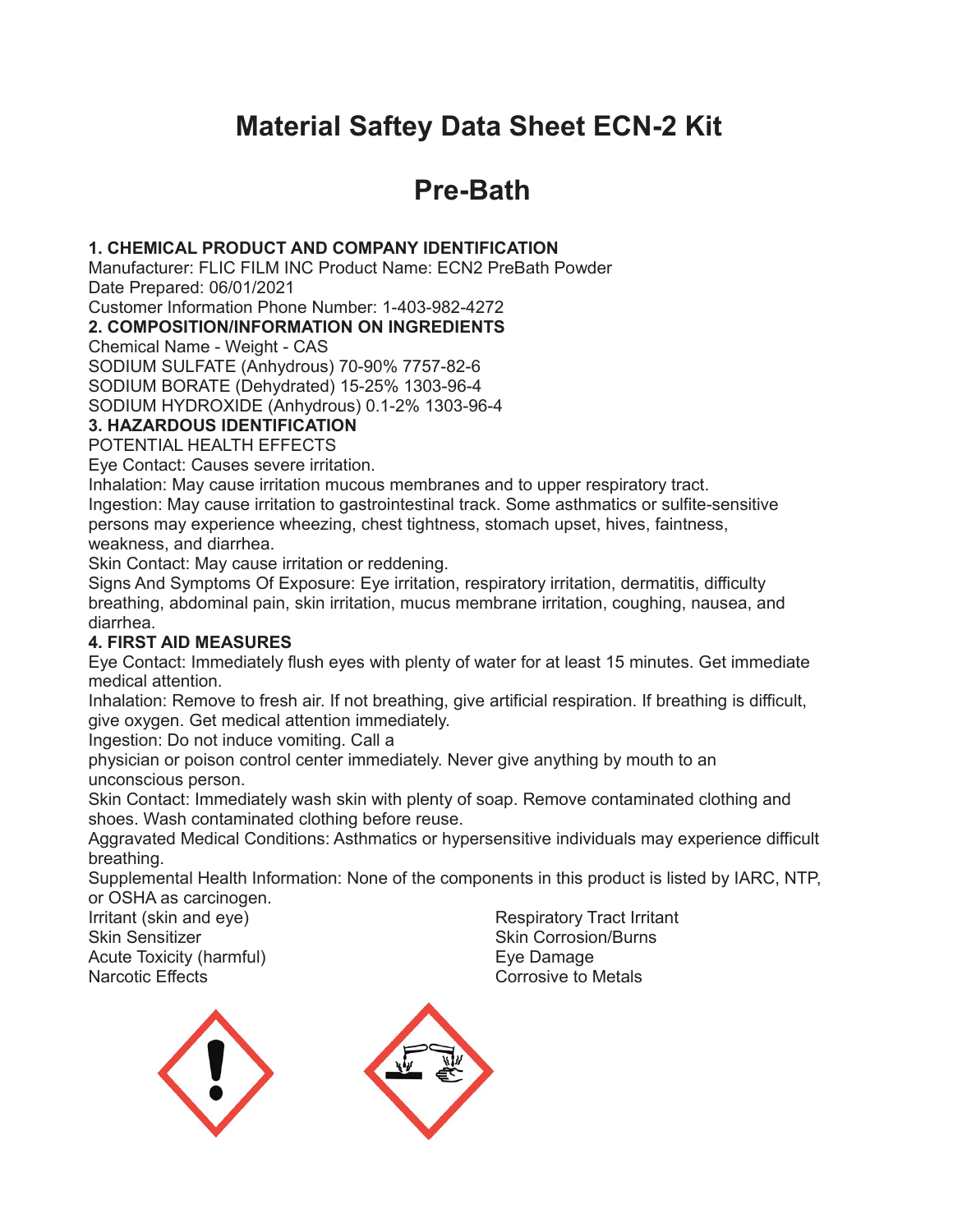## **5. FIRE FIGHTING MEASURES**

#### FLAMMABLE PROPERTIES

Flash Point: Nonflammable Flash Point Method: Not applicable Auto-ignition: Not applicable LEL: Not applicable UEL: Not applicable

Extinguishing Media: Any applicable to the primary cause of the fire. Flood with water.

Special Fire-Fighting Procedures: Wear self-contained breathing apparatus and protective clothing to prevent contact with skin and eyes.

Unusual Fire And Explosion Hazards: None known.

Combustion Products: None known.

## **6. ACCIDENTAL RELEASE MEASURES**

Steps To Be Taken In Case Material Is Spilled Or Released: Review fire and explosion hazards and safety precautions before proceeding with cleanup. Use appropriate personal protective equipment during cleanup. Sweep up. For working solution dike the spill. Prevent liquid from entering sewers, waterways or low areas. Soak up with sawdust, sand, oil dry, or other absorbent material. Absorb spillage in inert material. Remove non-usable solid material and/or contaminated soil for disposal. Discharge to sewer may require approval of local authorities. Contaminated surfaces may be cleaned using water.

## **7. HANDLING AND STORAGE**

Precautions To Be Taken In Handling And Storage: Store in a cool, dry, well ventilated area. Keep containers closed. Do not store with incompatible materials. Do not store or consume food, drink, or tobacco where they may become contaminated with this material.

Other Precautions: All labeled precautions must be observed when handling, storing and transporting empty containers due to product residues. Do not reuse containers. Triple rinse before disposal.

# **8. EXPOSURE CONTROL / PERSONAL PROTECTION**

## **PERSONAL PROTECTIVE EQUIPMENT**

Respiratory Protection: When this product is used in the intended way, no respiratory protection is anticipated to be necessary. In cases where there is a likelihood of inhalation exposure to the powder (dust), wear a NIOSH apporoved dust respirator.

Ventilation: Avoid breathing vapors or mist from working solution. Local exhaust ventilation is recommended. Ventilation must be adequate to keep hazardous ingredients below their exposure limits.

Protective Gloves: Impervious gloves and aprons recommended.

Eye Protection: Chemical safety glasses with side shields (or goggles).

Other Protective Clothing or Equipment: Rubber or plastic apron.

Work/Hygienic Practices: Use good personal hygiene when handling this product. Wash hands after use, before smoking or using the toilet.

Engineering Controls: Facilities storing or utilizing this material should be equipped with an eyewash facility and a safety shower.

Exposure Guidelines: See Section 2.

## **9. PHYSICAL AND CHEMICAL PROPERTIES**

Appearance And Odor: White powder, no odor. Solubility In Water: Complete

Boiling Point: Not applicable Vapor Pressure: Not applicable Specific Gravity: Not applicable Melting Point: N.E. Freezing Point: N.E. Percent Volatile: 0

Evaporation Rate: Not applicable Ph: Not applicable

Vapor Density: Not applicable Molecular Weight: N.E. Pounds Per Gallon: N.E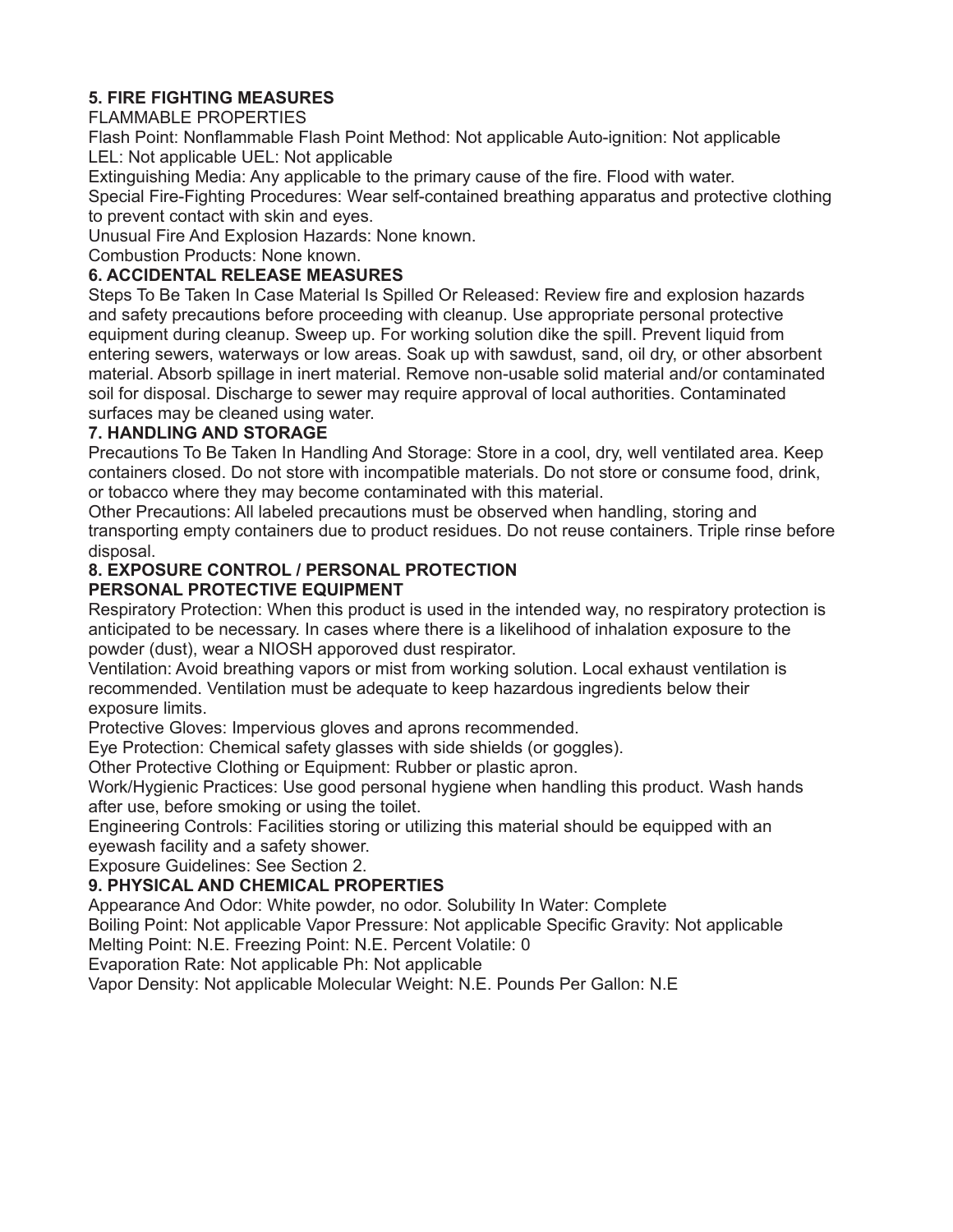#### **10. STABILITY AND REACTIVITY**

Stability: Stable Conditions To Avoid: None Hazardous Decomposition Or By Products: None Hazardous Polymerization: Will Not Occur Conditions To Avoid: None 1. TOXICOLOGICAL INFORMATION 12. ECOLOGICAL INFORMATION 13. DISPOSAL CONSIDERATIONS

The preferred options for disposal are to send to licensed reclaimers. Any disposal practice must be in compliance with federal, state, and local regulations. Do not dump into sewers, ground, or any body of water.

#### **14. TRANSPORT INFORMATION**

DOT Class: NOT REGULATED Hazard Class: NONE UN No: NOT APPLICABLE Packing Group: Guide No: Ship Name:

#### **15. REGULATORY INFORMATION**

TSCA: All ingredients in this finished product are listed on the EPA TSCA INVENTORY. SARA TITLE III: NONE CALIF. PROP. 65: NONE CARCINOGENICITY: NONE OF THE COMPONENTS IN THIS CHEMICAL IS LISTED BY IARC, NTP, OR OSHA AS A CARCINOGEN. SCAQMD Rule 443.1 Photochemically Reactive: No Maximum Grams of VOC per Liter: 0 gm/L Vapor Pressure: N.E. mmHg@ 20 °C **16. OTHER INFORMATION (HMIS)** Health: 1 Flammability: 0 Reactivity: 0 Protective: B OTHER ADDITIONAL INFORMATION: The information contained herein is based on the data available to us and is believed to be accurate. However, no warranty is expressed or implied regarding the accuracy of this data or the results to be obtained from the use thereof. We assume no responsibility for the injuries from the use of the product described herein.

# **Developer**

#### **1. CHEMICAL PRODUCT AND COMPANY IDENTIFICATION**

Manufacturer: FLIC FILM INC Address: 107B Morrison Road, Longview, Alberta, T0L 1H0 Product Name: ECN2 Developer Powder Date Prepared: 06/01/2021 Customer Information Phone Number: 1-403-982-4272 **2. COMPOSITION/INFORMATION ON INGREDIENTS** Chemical Name - Weight - CAS Sodium Carbonate (Anhydrous) 60-70% 497-19-8 Sodium Bicarbonate (Anhydrous) 12-19% 144-55-8 Sodium Sulfite (Anhydrous) 3-8% 7757-83-7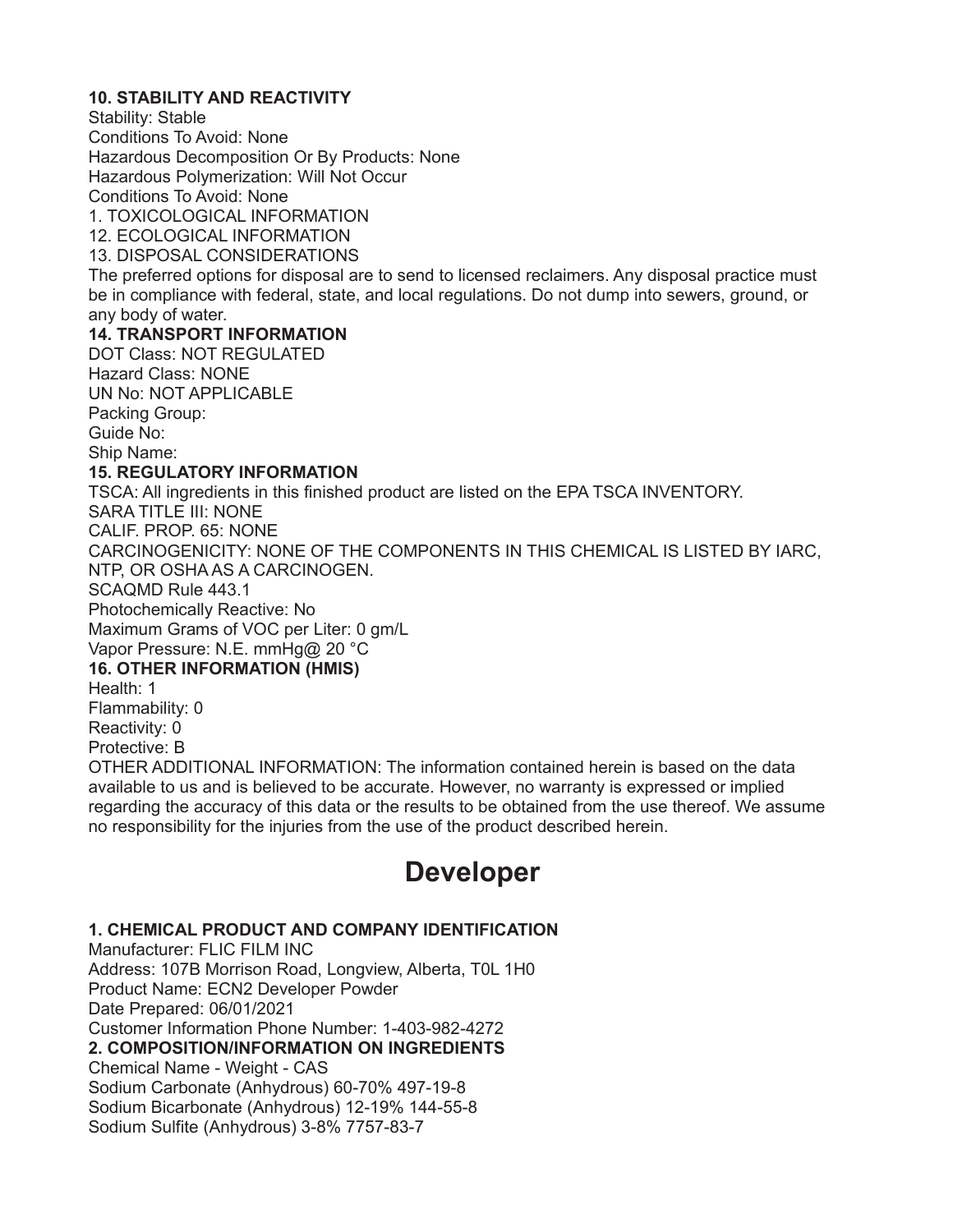Sodium Bromide (Anhydrous) 1-5% 7647-15-6

N-[2-[ethylamino]ethyl]methanesulfonamide Sesquisulfate Monohydrate 8-15% 24567-76-8

## **3. HAZARDOUS IDENTIFICATION**

POTENTIAL HEALTH EFFECTS

Eye Contact: Causes severe irritation.

Inhalation: May cause irritation mucous membranes and to upper respiratory tract.

Ingestion: May cause irritation to gastrointestinal track. Some asthmatics or sulfite-sensitive persons may experience wheezing, chest tightness, stomach upset, hives, faintness, weakness, and diarrhea.

Skin Contact: May cause irritation or reddening.

Signs And Symptoms Of Exposure: Eye irritation, respiratory irritation, dermatitis, difficulty breathing, abdominal pain, skin irritation, mucus membrane irritation, coughing, nausea, and diarrhea.

## **4. FIRST AID MEASURES**

Eye Contact: Immediately flush eyes with plenty of water for at least 15 minutes. Get immediate medical attention.

Inhalation: Remove to fresh air. If not breathing, give artificial respiration. If breathing is difficult, give oxygen. Get medical attention immediately.

Ingestion: Do not induce vomiting. Call a

physician or poison control center immediately. Never give anything by mouth to an unconscious person.

Skin Contact: Immediately wash skin with plenty of soap. Remove contaminated clothing and shoes. Wash contaminated clothing before reuse.

Aggravated Medical Conditions: Asthmatics or hypersensitive individuals may experience difficult breathing.

Supplemental Health Information: None of the components in this product is listed by IARC, NTP, or OSHA as carcinogen.

Irritant (skin and eye) Skin Sensitizer Acute Toxicity (harmful) Narcotic Effects Respiratory Tract Irritant

## **5. FIRE FIGHTING MEASURES**

FLAMMABLE PROPERTIES

Flash Point: Nonflammable Flash Point Method: Not applicable Auto-ignition: Not applicable LEL: Not applicable UEL: Not applicable

Extinguishing Media: Any applicable to the primary cause of the fire. Flood with water. Special Fire-Fighting Procedures: Wear self-contained breathing apparatus and protective clothing to prevent contact with skin and eyes.

Unusual Fire And Explosion Hazards: None known. Combustion Products: None known.

## **6. ACCIDENTAL RELEASE MEASURES**

Steps To Be Taken In Case Material Is Spilled Or Released: Review fire and explosion hazards and safety precautions before proceeding with cleanup. Use appropriate personal protective equipment during cleanup. Sweep up. For working solution dike the spill. Prevent liquid from entering sewers, waterways or low areas. Soak up with sawdust, sand, oil dry, or other absorbent material. Absorb spillage in inert material. Remove non-usable solid material and/or contaminated soil for disposal. Discharge to sewer may require approval of local authorities. Contaminated surfaces may be cleaned using water.

## **7. HANDLING AND STORAGE**

Precautions To Be Taken In Handling And Storage: Store in a cool, dry, well ventilated area. Keep containers closed. Do not store with incompatible materials. Do not store or consume food, drink, or tobacco where they may become contaminated with this material.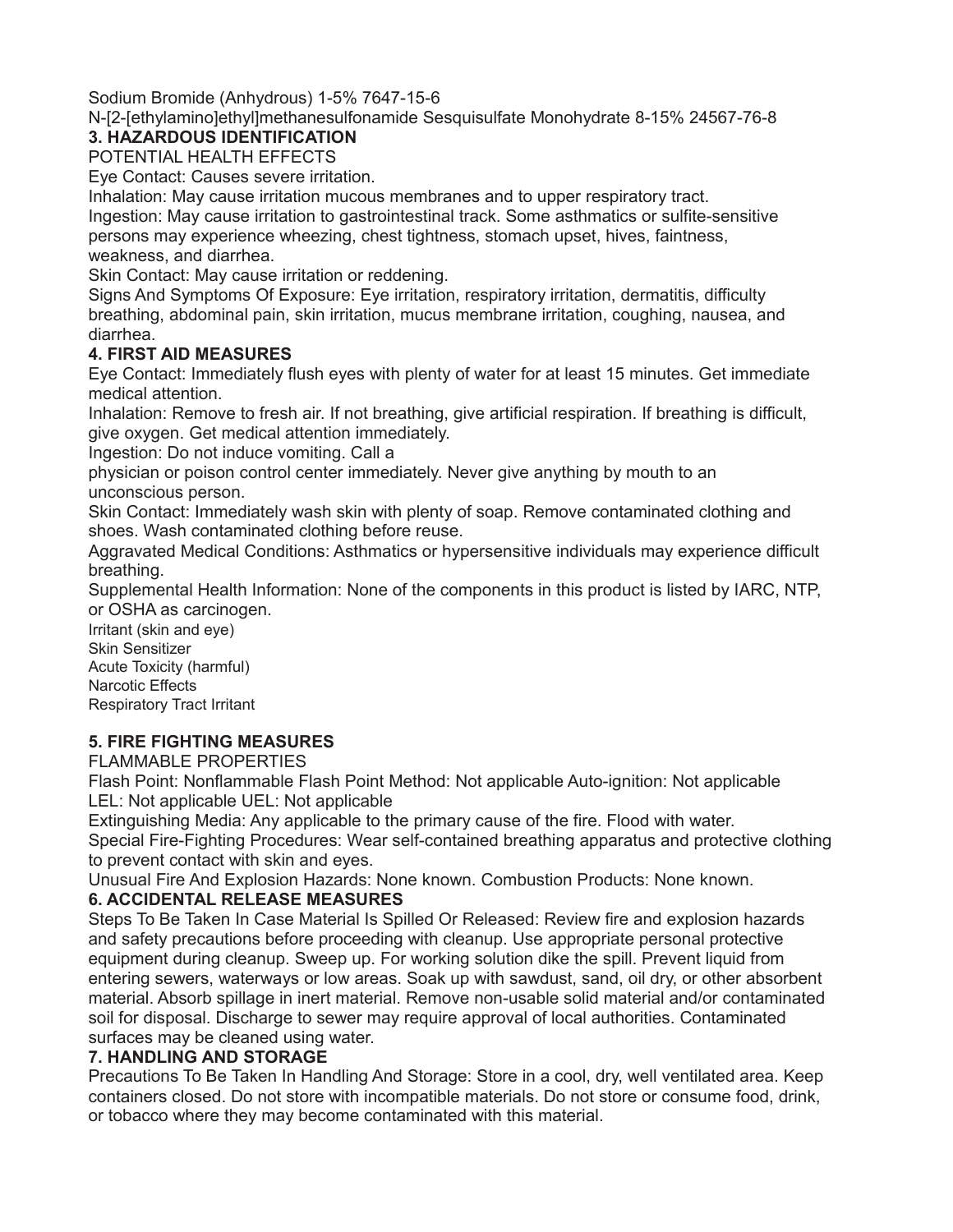Other Precautions: All labeled precautions must be observed when handling, storing and transporting empty containers due to product residues. Do not reuse containers. Triple rinse before disposal.

#### **8. EXPOSURE CONTROL / PERSONAL PROTECTION PERSONAL PROTECTIVE EQUIPMENT**

Respiratory Protection: When this product is used in the intended way, no respiratory protection is anticipated to be necessary. In cases where there is a likelihood of inhalation exposure to the powder (dust), wear a NIOSH apporoved dust respirator.

Ventilation: Avoid breathing vapors or mist from working solution. Local exhaust ventilation is recommended. Ventilation must be adequate to keep hazardous ingredients below their exposure limits.

Protective Gloves: Impervious gloves and aprons recommended.

Eye Protection: Chemical safety glasses with side shields (or goggles).

Other Protective Clothing or Equipment: Rubber or plastic apron.

Work/Hygienic Practices: Use good personal hygiene when handling this product. Wash hands after use, before smoking or using the toilet.

Engineering Controls: Facilities storing or utilizing this material should be equipped with an eyewash facility and a safety shower.

Exposure Guidelines: See Section 2.

## **9. PHYSICAL AND CHEMICAL PROPERTIES**

Appearance And Odor: Yellow White, no odor. Solubility In Water: Complete

Boiling Point: Not applicable Vapor Pressure: Not applicable Specific Gravity: Not applicable Melting Point: N.E. Freezing Point: N.E. Percent Volatile: 0

Evaporation Rate: Not applicable Ph: Not applicable

Vapor Density: Not applicable Molecular Weight: N.E. Pounds Per Gallon: N.E

# **10. STABILITY AND REACTIVITY**

Stability: Stable

Conditions To Avoid: None Hazardous Decomposition Or By Products: None Hazardous Polymerization: Will Not Occur Conditions To Avoid: None 11.**TOXICOLOGICAL INFORMATION**

## **12. ECOLOGICAL INFORMATION**

The following properties are ESTIMATED from the components of the preparations.

## **Potential Toxicity:**

Toxicity to fish (LC50) – 10-100 mg/l estimated Toxicity to daphnia (EC50) – 10-100 mg/l estimated **Persistence and degradability:** Not readily biodegradable This product has not been tested for environmental effects

## **13. DISPOSAL CONSIDERATIONS**

Discharge, treatment, or disposal may be subject to federal, state, commonwealth, provincial, or local laws. Since emptied containers retain product residue, follow label warnings even after container is emptied.

## **14. TRANSPORT INFORMATION**

DOT Class: NOT REGULATED Hazard Class: NONE UN No: NOT APPLICABLE Packing Group: Guide No: Ship Name: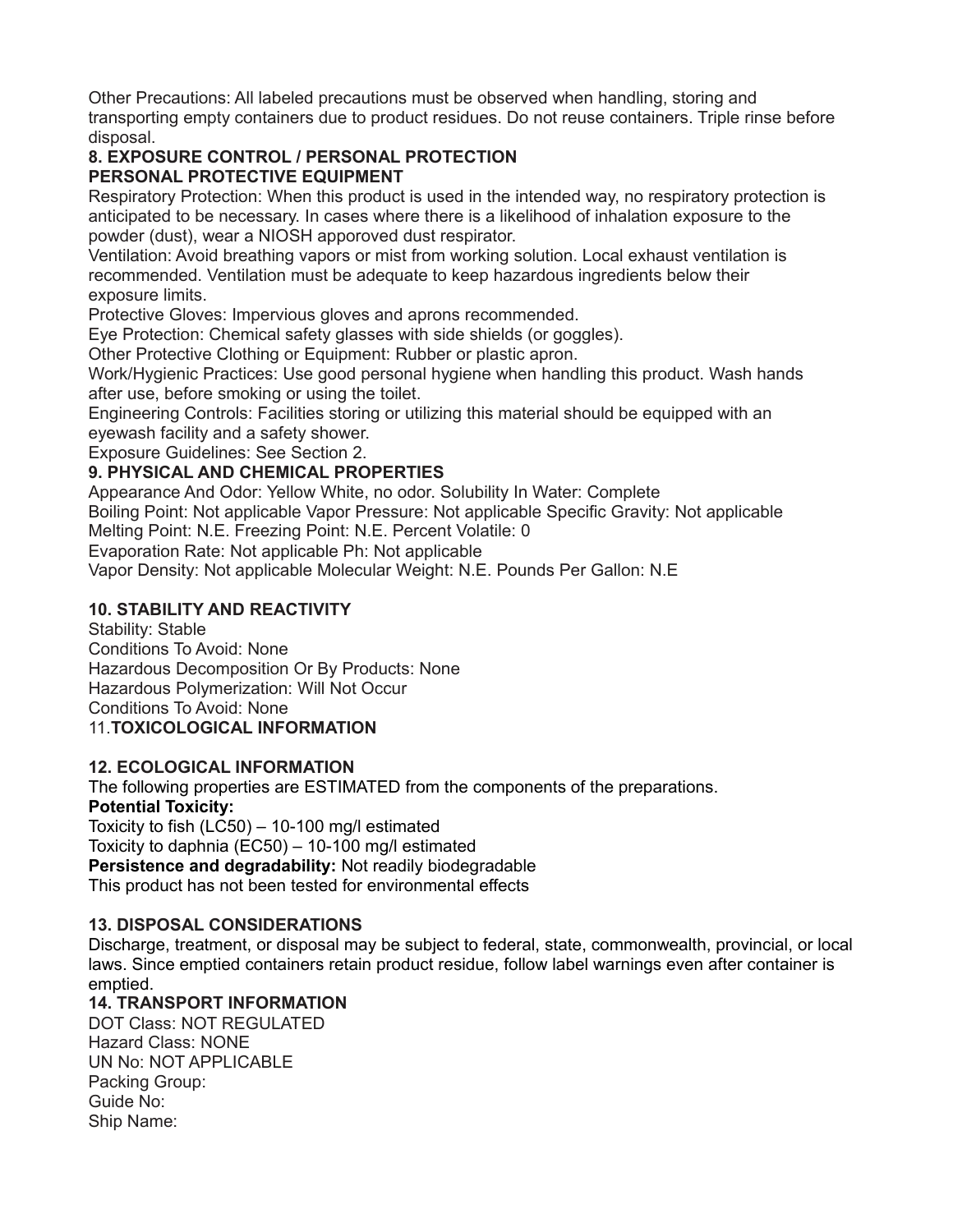#### **15. REGULATORY INFORMATION**

TSCA: All ingredients in this finished product are listed on the EPA TSCA INVENTORY. SARA TITLE III: NONE CALIF. PROP. 65: NONE CARCINOGENICITY: NONE OF THE COMPONENTS IN THIS CHEMICAL IS LISTED BY IARC, NTP, OR OSHA AS A CARCINOGEN. SCAQMD Rule 443.1 Photochemically Reactive: No Maximum Grams of VOC per Liter: 0 gm/L Vapor Pressure: N.E. mmHg@ 20 °C **16. OTHER INFORMATION (HMIS)** Health: 1 Flammability: 0 Reactivity: 0 Protective: B OTHER ADDITIONAL INFORMATION: The information contained herein is based on the data available to us and is believed to be accurate. However, no warranty is expressed or implied regarding the accuracy of this data or the results to be obtained from the use thereof. We assume no responsibility for the injuries from the use of the product described herein.

# **STOP BATH**

#### **1. CHEMICAL PRODUCT AND COMPANY IDENTIFICATION**

Manufacturer: FLIC FILM INC Address: 107B Morrison Road, Longview, Alberta, T0L 1H0 Product Name: STOP BATH Date Prepared: 06/01/2021 Customer Information Phone Number: 1-403-982-4272 **2. HAZARDS IDENTIFICATION Appearance: Colorless liquid Physical State:** Liquid **Odor:** vinegar odor

**Hazards of Product:** Corrosive, flammable liquid and vapor. Causes severe digestive and respiratory tract burns. Causes severe eye and skin burns. May be harmful if absorbed through the skin. Acetic acid forms ice-like solid below 17°C (62°F).

#### **Potential Health Hazards**

**Eye:** Causes severe eye irritation. Contact with liquid or vapor causes severe burns and possible irreversible eye damage. **Skin:** Causes skin burns. May be harmful if absorbed through the skin. Contact with the skin may cause blackening and hyperkeratosis of the skin of the hands. **Ingestion:**  May cause severe and permanent damage to the digestive tract. Causes severe pain, nausea, vomiting, diarrhea, and shock. May cause polyuria, oliguria and anuria. Rapidly absorbed from the gastrointestinal tract. **Inhalation:** Effects may be delayed. Causes chemical burns to the respiratory tract. Exposure may lead to bronchitis, pharyngitis, and dental erosion. May be absorbed through the lungs. **Chronic:** Chronic exposure to acetic acid may cause erosion of dental enamel, bronchitis, eye irritation, darkening of the skin, and chronic inflammation of the respiratory tract. Acetic acid can cause occupational asthma. One case of a delayed asthmatic response to glacial acetic acid has been reported in a person with bronchial asthma. Skin sensitization to acetic acid is rare, but has occurred. **Aggravation of Pre-existing Conditions:** Persons with pre-existing skin disorders or eye problems, or impaired respiratory function may be more susceptible to the effects of the substance.

#### **3. COMPOSITION/INFORMATION ON INGREDIENTS**

Chemical Name - Weight - CAS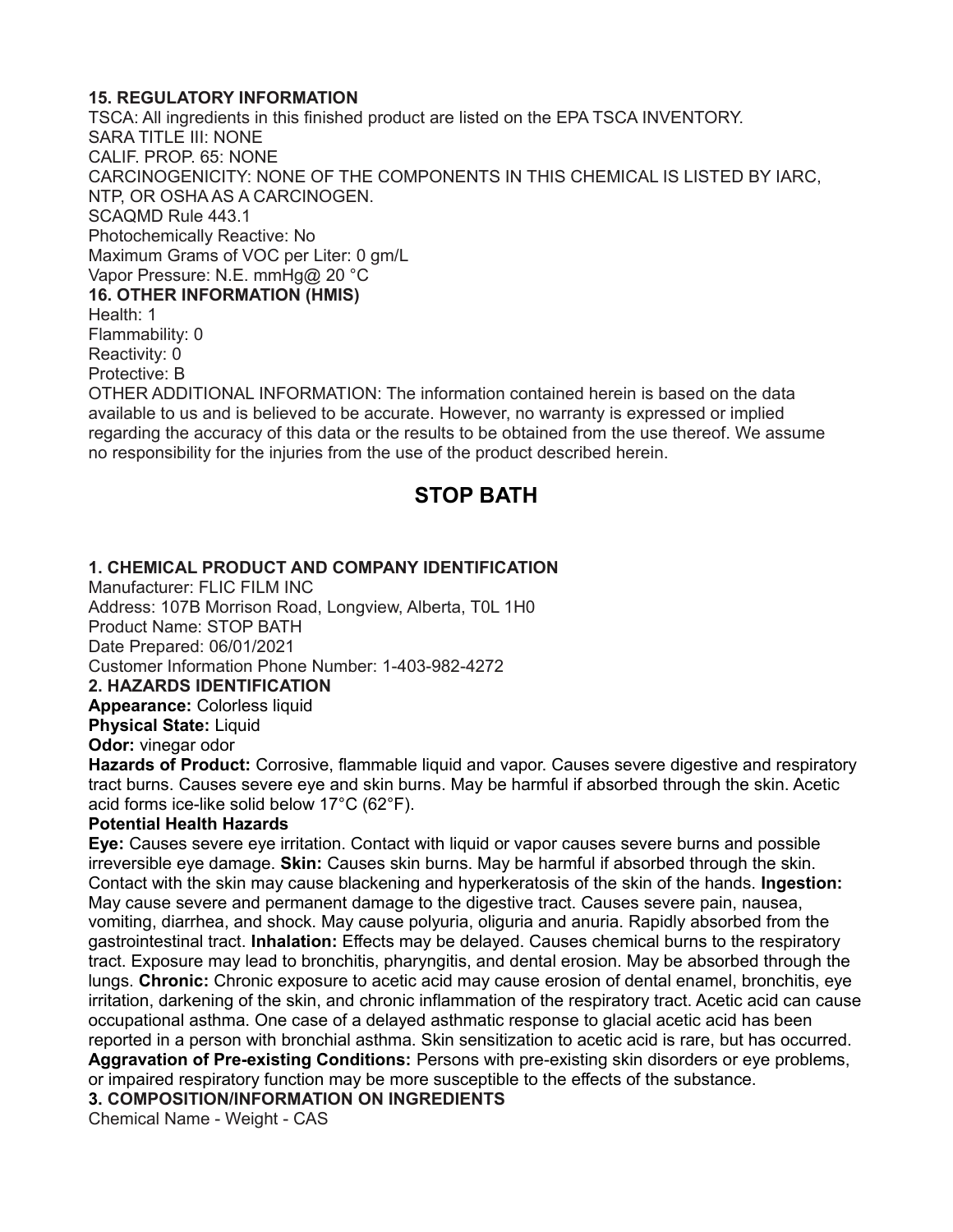GLACIAL ACETIC ACID 50-100% 64-19-7

#### **4. FIRST AID MEASURES**

**Skin Contact:** In case of contact, immediately flush skin with plenty of water for at least 15 minutes while removing contaminated clothing and shoes. Cover the irritated skin with an emollient. Cold water may be used. Wash clothing before reuse. Thoroughly clean shoes before reuse. Get medical attention immediately.

**Eye Contact:** Check for and remove any contact lenses. In case of contact, immediately flush eyes with plenty of water for at least 15 minutes. Cold water may be used. Get medical attention immediately.

**Inhalation:** If inhaled, remove to fresh air. If not breathing, give artificial respiration. If breathing is difficult, give oxygen. Get medical attention immediately.

**Ingestion:** Do NOT induce vomiting unless directed to do so by medical personnel. Never give anything by mouth to an unconscious person. Loosen tight clothing such as a collar, tie, belt or waistband. Get medical attention if symptoms appear.

**Serious Skin Contact:** Wash with a disinfectant soap and cover the contaminated skin with an antibacterial cream. Seek immediate medical attention.

**Serious Inhalation:** Evacuate the victim to a safe area as soon as possible. Loosen tight clothing such as a collar, tie, belt or waistband. If breathing is difficult, administer oxygen. If the victim is not breathing, perform mouth-to-mouth resuscitation. WARNING: It may be hazardous to the person providing aid to give mouth-to-mouth resuscitation when the inhaled material is toxic, infectious or corrosive. Seek immediate medical attention.

#### **5. FIRE FIGHTING MEASURES**

Conditions of flammability: Flammable

Means of extinction: Not available

Flash point and method of determination: CLOSED CUP: 39°C (102.2°F).

OPEN CUP: 43°C (109.4°F).

Upper flammable limit: 19.9%

Lower flammable limit: 4%

Auto-ignition temperature: 463°C (865.4°F)

Hazardous combustion products: These products are carbon oxides (CO, CO2). Explosion data sensitivity to mechanical impact: Not available

Explosion data - sensitivity to static discharge: Not available

Fire Fighting Media and Instructions: Flammable liquid, soluble or dispersed in water. SMALL FIRE: Use DRY chemical powder. LARGE FIRE: Use alcohol foam, water spray or fog. Cool containing vessels with water jet in order to prevent pressure build-up, autoignition or explosion.

Special Remarks on Fire Hazards: Reacts with metals to produces flammable hydrogen gas. It will ignite on contact with potassium-tert-butoxide. A mixture of ammonium nitrate and acetic acid ignites when warmed, especially if warmed.

Special Remarks on Explosion Hazards: Acetic acid vapors may form explosive mixtures with air. Reactions between acetic acid and the following materials are potentially explosive: 5-azidotetrazole, bromine pentafluoride, chromium trioxide, hydrogen peroxide, potassium permanganate, sodium peroxide, and phorphorus trichloride. Dilute acetic acid and dilute hydrogen can undergo an exothermic reaction if heated, forming peracetic acid which is explosive at 110 degrees C. Reaction between chlorine trifluoride and acetic acid is very violent, sometimes explosive.

#### **6. ACCIDENTAL RELEASE MEASURES**

Small Spill: Dilute with water and mop up, or absorb with an inert dry material and place in an appropriate waste disposal container. If necessary: Neutralize the residue with a dilute solution of sodium carbonate.

Large Spill: Flammable liquid. Corrosive liquid. Keep away from heat. Keep away from sources of ignition. Stop leak if without risk. If the product is in its solid form: Use a shovel to put the material into a convenient waste disposal container. If the product is in its liquid form: Absorb with DRY earth, sand or other non-combustible material. Do not get water inside container. Absorb with an inert material and put the spilled material in an appropriate waste disposal. Do not touch spilled material. Use water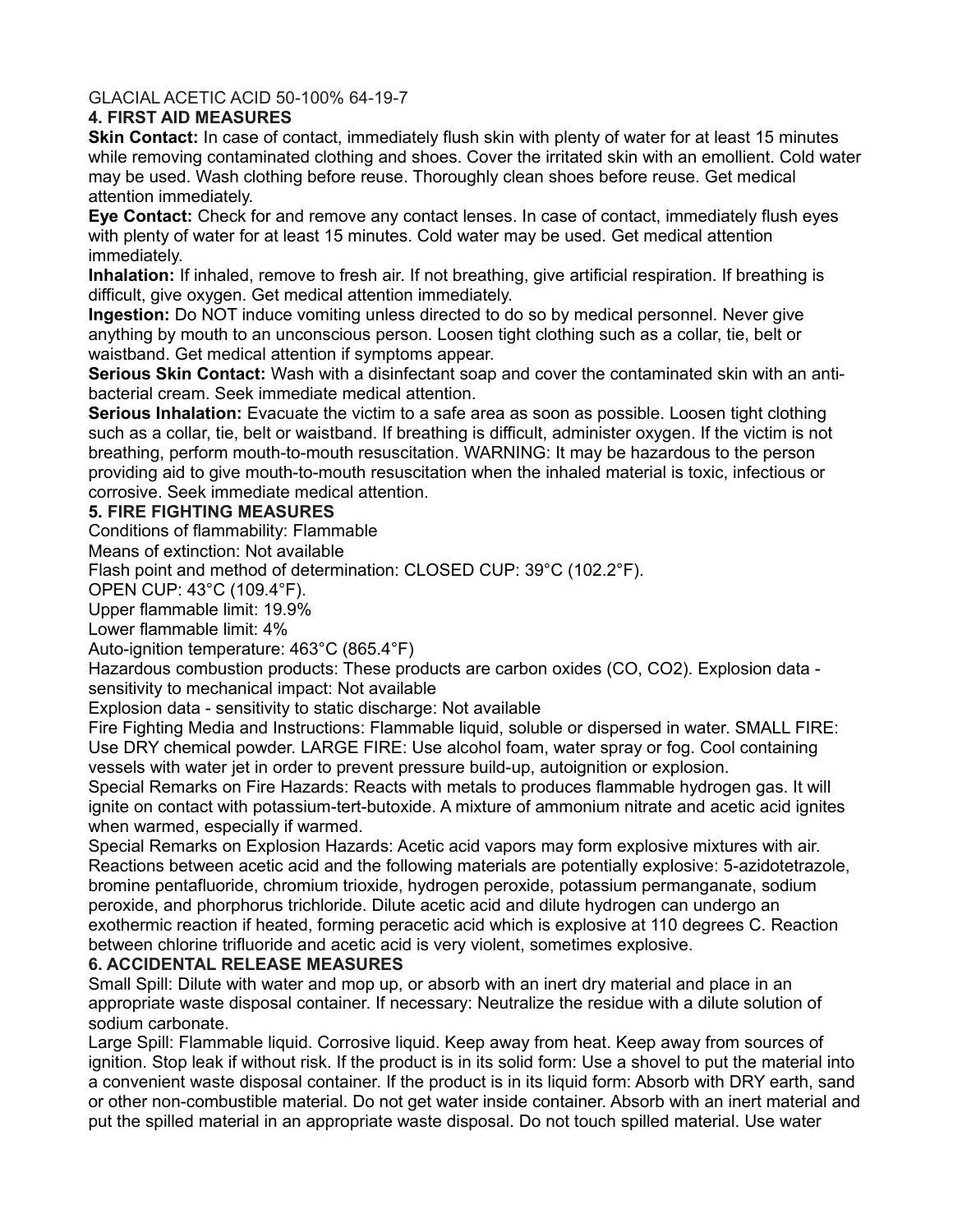spray curtain to divert vapor drift. Prevent entry into sewers, basements or confined areas; dike if needed. Call for assistance on disposal. Neutralize the residue with a dilute solution of sodium carbonate.

## **7. HANDLING AND STORAGE**

Handling Procedures: Keep away from heat. Keep away from sources of ignition. Ground all equipment containing material. Do not ingest. Do not breathe gas/fumes/ vapor/spray. Never add water to this product. In case of insufficient ventilation, wear suitable respiratory equipment. If ingested, seek medical advice immediately and show the container or the label. Avoid contact with skin and eyes. Keep away from incompatibles such as oxidizing agents, reducing agents, metals, acids, alkalis.

Storage Requirements: Store in a segregated and approved area. Keep container in a cool, wellventilated area. Keep container tightly closed and sealed until ready for use. Avoid all possible sources of ignition (spark or flame).

## **8. EXPOSURE CONTROLS/PERSONAL PROTECTION**

Engineering Controls: Provide exhaust ventilation or other engineering controls to keep the airborne concentrations of vapors below their respective threshold limit value. Ensure that eyewash stations and safety showers are proximal to the work-station location.

Personal Protection Eyeware: Splash goggles Gloves: Gloves Clothing: Synthetic apron Respirator: Vapor respirator

Exposure Limits: TWA: 10 STEL: 15 (ppm) [Australia] TWA: 25 STEL: 27 (mg/m3) [Australia] TWA: 10 STEL: 15 (ppm) from NIOSH TWA: 25 STEL: 37 (mg/m3) from NIOSH TWA: 10 STEL: 15 (ppm) [Canada] TWA: 26 STEL: 39 (mg/m3) [Canada] TWA: 25 STEL: 37 (mg/m3) TWA: 10 STEL: 15 (ppm) from ACGIH (TLV) [United States] [1999] TWA: 10 (ppm) from OSHA (PEL) [United States] TWA: 25 (mg/m3) from OSHA (PEL) [United States]Consult local authorities for acceptable exposure limits.

## **9. PHYSICAL AND CHEMICAL PROPERTIES**

Physical state: Liquid

Odour and appearance: Pungent, vinegar-like, strong sour

Odour threshold: Not available

Specific gravity: 1.049 (Water = 1)

Vapour pressure: 1.5 kPa (@ 20°C)

Vapour density: 2.07 (Air = 1)

Evaporation rate: Not available

Boiling point: 118.1°C (244.6°F)

Freezing point: 16.6°C (61.9°F)

pH (1% soln/water): 2

Coefficient of water/oil distribution: The product is more soluble in water; log (oil/water) = -0.2 Taste: Vinegar, sour (Strong.)

Critical Temperature: 321.67°C (611°F)

Dispersion Properties: See solubility in water, diethyl ether, and acetone.

Solubility: Easily soluble in cold water, hot water. Soluble in diethyl ether, acetone. Miscible with Glycerol, alcohol, Benzene, Carbon Tetrachloride. Practically insoluble in Carbon Disulfide.

## **10. STABILITY AND REACTIVITY**

Stability: Stable

Conditions to avoid: Heat, ignition sources, incompatible materials

Incompatible materials: Reactive with oxidizing agents, reducing agents, metals, acids, alkalis.

Conditions of reactivity: Reacts violently with strong oxidizing agents, acetaldehyde, and acetic anhydride. Material can react with metals, strong bases, amines, carbonates, hydroxides, phosphates, many oxides, cyanides, sulfides, chromic acid, nitric acid, hydrogen peroxide, carbonates. Ammonium nitrate, ammonium thiosulfate, chlorine trifluoride, chlorosulfonic acid, perchloric acid, permanganates, xylene, oleum, potassium hydroxide, sodium hydroxide, phosphorus isocyanate, ethylenediamine, ethylene imine.

Hazardous decomposition products: Carbon dioxide and carbon monoxide may form when heated to decomposition. May also release toxic and irritating vapours.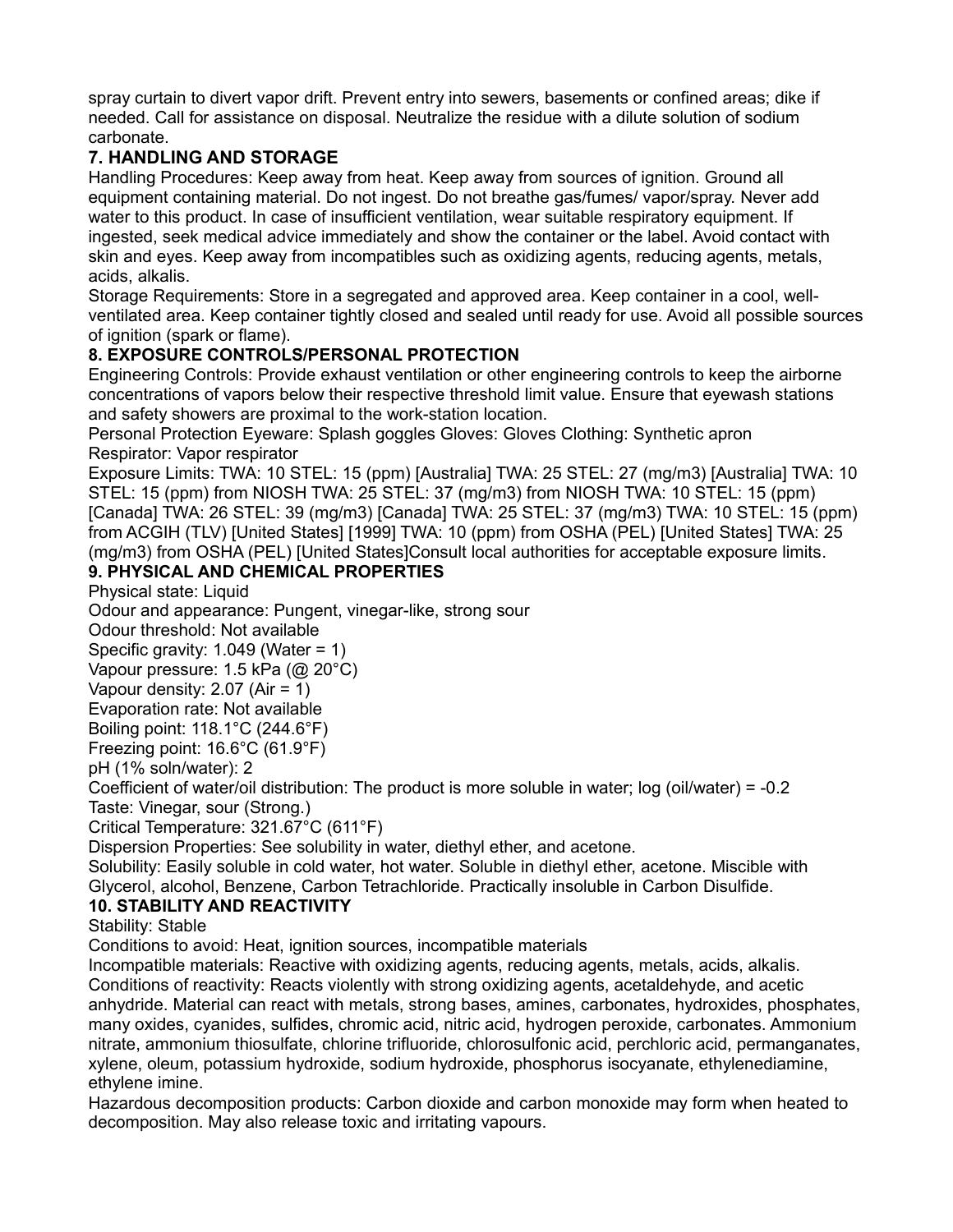Corrosivity: Highly corrosive in presence of stainless steel (304). Slightly corrosive in presence of aluminum, of copper. Non-corrosive in presence of stainless steel (316).

Special Remarks on Corrosivity: Moderate corrosive effect on bronze. No corrosion data on brass Polymerization: Will not occur.

#### **11. TOXICOLOGICAL INFORMATION**

Route of entry: Absorbed through skin. Dermal contact. Eye contact. Inhalation. Ingestion. Effects of chronic exposure: May affect genetic material and may cause reproductive effects based on animal data. No human data found.

MUTAGENIC EFFECTS: Mutagenic for mammalian somatic cells. Mutagenic for bacteria and/or yeast. May cause damage to the following organs: kidneys, mucous membranes, skin, and teeth. Other Toxic Effects on Humans: Extremely hazardous in case of inhalation (lung corrosive). Very hazardous in case of skin contact (irritant), of ingestion. Hazardous in case of skin contact (corrosive, permeator), of eye contact (corrosive).

Irritancy of product: Not available

Sensitization to product: Not available

Carcinogenicity: Not available

Reproductive toxicity: Not available

Teratogenicity: Not available

Mutagenicity: Not available

Toxicologically synergistic products:

Toxicity to Animals: WARNING: THE LC50 VALUES HEREUNDER ARE ESTIMATED ON THE BASIS OF A 4-HOUR EXPOSURE. Acute oral toxicity (LD50): 3310 mg/kg [Rat]. Acute dermal toxicity (LD50): 1060 mg/kg [Rabbit]. Acute toxicity of the vapor (LC50): 5620 1 hours [Mouse]. Special Remarks on other Toxic Effects on Humans: Acute Potential Health Effects: Skin: Extremely irritating and corrosive. Causes skin irritation (reddening and itching, inflammation). May cause blistering, tissue damage and burns. Eyes: Extremely irritating and corrosive. Causes eye irritation, lacrimation, redness, and pain. May cause burns, blurred vision, conjunctivitis, conjunctival and corneal destruction and permanent injury. Inhalation: Causes severe respiratory tract irritation. Affects the sense organs (nose, ear, eye, taste), and blood. May cause chemical pneumonitis, bronchitis, and pulmonary edema. Severe exposure may result in lung tissue damage and corrosion (ulceration) of the mucous membranes. Inhalation may also cause rhinitis, sneezing, coughing, oppressive feeling in the chest or chest pain, dyspnea, wheezing, tachypnea, cyanosis, salivation, nausea, giddiness, muscular weakness. Ingestion: Moderately toxic. Corrosive. Causes gastrointestinal tract irritation (burning and pain of the mouth, throat, and abdomen, coughing, ulceration, bleeding, nausea, abdomial spasms, vomiting, hematemesis, diarrhea. May Also affect the liver (impaired liver function), behavior (convulsions, giddines, muscular weakness), and the urinary system - kidneys (Hematuria, Albuminuria, Nephrosis, acute renal failure, acute tubular necrosis). May also cause dyspnea or asphyxia. May also lead to shock, coma and death. Chronic Potential Health Effects: Chronic exposure via ingestion may cause blackening or erosion of the teeth and jaw necrosis, pharyngitis, and gastritis. It may also behavior (similar to acute ingestion), and metabolism (weight loss). Chronic exposure via inhalation may cause asthma and/or bronchitis with cough, phlegm, and/or shortness of breath. It may also affect the blood (decreased leukocyte count), and urinary system (kidneys). Repeated or prolonged skin contact may cause thickening, blackening, and cracking of the skin.

#### **12. ECOLOGICAL INFORMATION**

Ecotoxicity: Ecotoxicity in water (LC50): 423 mg/l 24 hours [Fish (Goldfish)]. 88 ppm 96 hours [Fish (fathead minnow)]. 75 ppm 96 hours [Fish (bluegill sunfish)]. >100 ppm 96 hours [Daphnia]. BOD5 and COD: BOD-5: 0.34-0.88 g oxygen/g

Products of Biodegradation: Possibly hazardous short term degradation products are not likely. However, long term degradation products may arise.

Toxicity of the Products of Biodegradation: The products of degradation are less toxic than the product itself.

Special Remarks on the Products of Biodegradation: Not available **13. DISPOSAL CONSIDERATIONS**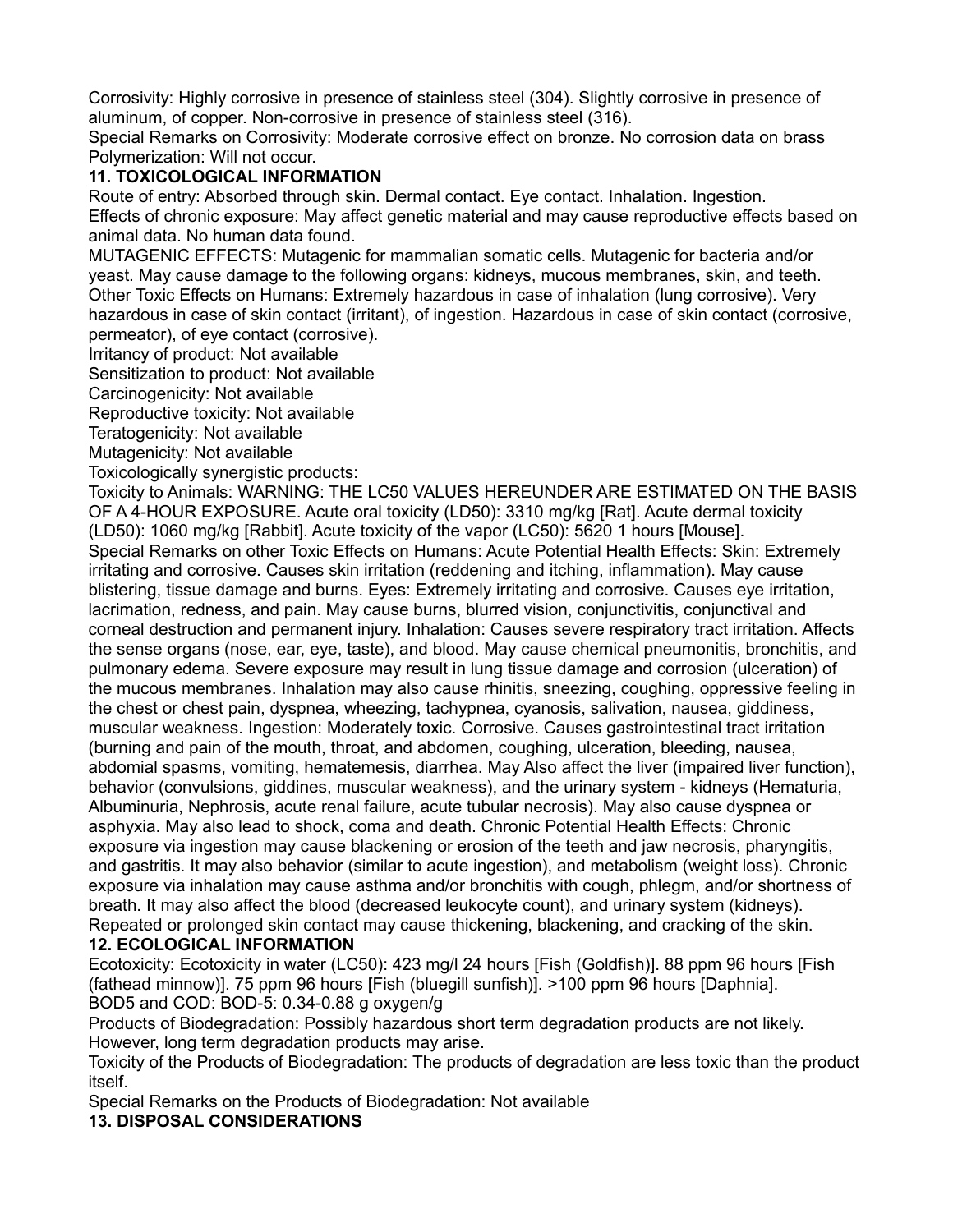The preferred options for disposal are to send to licensed re-claimers. Any disposal practice must be in compliance with federal, state, and local regulations. Do not dump into sewers, ground, or any body of water.

## **14. TRANSPORT INFORMATION**

Special shipping information: UN2789 II

Transport of Dangerous Goods (TDG): ACETIC ACID GLACIAL

Department of Transportation (DOT): CLASS 8(3): Corrosive material; Flammable liquid. International Maritime Dangerous Goods (IMO): None

International Civil Aviation Organization (ICAO): None

## **15. REGULATORY INFORMATION**

WHIMIS classification: CLASS B-3: Combustible liquid with a flash point between 37.8°C (100°F) and 93.3°C (200°F). CLASS E: Corrosive liquid.

OSHA: Hazardous by definition of Hazard Communication Standard (29 CFR 1910.1200). EINECS: This product is on the European Inventory of Existing Commercial Chemical Substances.

SERA: Not available

TSCA: CAS# 64-19-7 is listed on the TSCA inventory.

## **16. OTHER INFORMATION**

The information above is believed to be accurate and represents the best information currently available to us. However, we make no warranty of merchantability or any other warranty, express or implied, with respect to such information, and we assume no liability resulting from its use. Users should make their own investigations to determine the suitability of the information for their particular purposes. In no event shall Chief Medical Supplies be liable for any claims, losses, or damages of any third party or for lost profits or any special, indirect, incidental, consequential or exemplary damages, howsoever arising, even if Chief Medical Supplies has been advised of the possibility of such damages.

# Bleach

# 1. CHEMICAL PRODUCT AND COMPANY IDENTIFICATION

Manufacturer: FLIC FILM INC Address: 107B Morrison Road, Longview, Alberta, T0L 1H0 Product Name: Color Film Bleach Date Prepared: 06/01/2021 Customer Information Phone Number: 1-403-982-4272

# 2. COMPOSITION/INFORMATION ON INGREDIENTS

Chemical Name - Weight - CAS POTASSIUM FERRICYANIDE (Anhydrous) 78-85% 13746-66-2 SODIUM BROMIDE (Anhydrous) 12-22% 7647-15-6 2.2PICTOGRAMS



Hazard statements (GHS-US) : Warning H315 - Causes skin irritation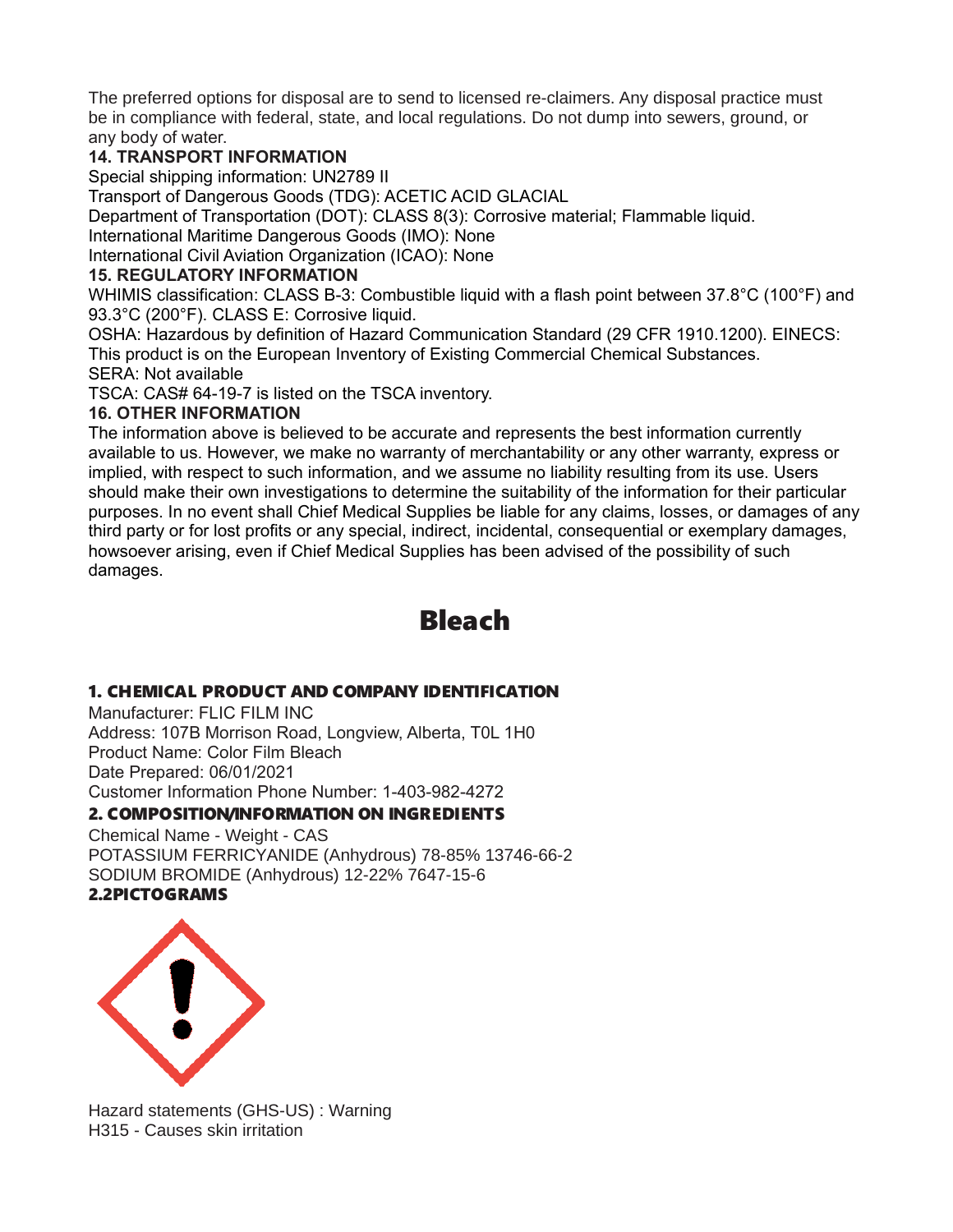H319 - Causes serious eye irritation

H335 - May cause respiratory irritation

H412 - Harmful to aquatic life with long lasting effects

Precautionary statements (GHS-US) :

P261 - Avoid breathing dust.

P264 - Wash exposed skin thoroughly after handling.

P271 - Use only outdoors or in a well-ventilated area.

P273 - Avoid release to the environment.

P280 - Wear protective gloves, eye protection.

P302+P352 - IF ON SKIN: Wash with plenty of soap and water

#### 3. HAZARDOUS IDENTIFICATION

POTENTIAL HEALTH EFFECTS

Eye Contact: Causes severe irritation.

Inhalation: May cause irritation mucous membranes and to upper respiratory tract.

Ingestion: May cause irritation to gastrointestinal track.

Skin Contact: May cause irritation or reddening.

Signs And Symptoms Of Exposure: Eye irritation, respiratory irritation, dermatitis, difficulty breathing, abdominal pain, skin irritation, mucus membrane irritation, coughing, nausea, and diarrhea.

#### 4. FIRST AID MEASURES

Eye Contact: Immediately flush eyes with plenty of water for at least 15 minutes. Get immediate medical attention.

Inhalation: Remove to fresh air. If not breathing, give artificial respiration. If breathing is difficult, give oxygen. Get medical attention immediately.

Ingestion: Do not induce vomiting. Call a physician or poison control centre immediately. Never give anything by mouth to an unconscious person.

Skin Contact: Immediately wash skin with plenty of soap. Remove contaminated clothing and shoes. Wash contaminated clothing before reuse.

Aggravated Medical Conditions: Asthmatics or hypersensitive individuals may experience difficult breathing.

Supplemental Health Information: None of the components in this product is listed by IARC, NTP, or OSHA as carcinogen.

#### 5. FIRE FIGHTING MEASURES

**General Information:** As in any fire, wear a self-contained breathing apparatus in pressure-demand, MSHA/NIOSH (approved or equivalent), and full protective gear. Dusts at sufficient concentrations can form explosive mixtures with air. During a fire, irritating and highly toxic gases may be generated by thermal decomposition or combustion.

**Extinguishing Media:** In case of fire, use water, dry chemical, chemical foam, or alcohol-resistant foam.

**Flash Point:** Not applicable.

**Autoignition Temperature:** Not available.

**Explosion Limits, Lower:**Not available.

**Upper:** Not available.

**NFPA Rating:** (estimated) Health: 1; Flammability: 1; Instability: 0

## 6. ACCIDENTAL RELEASE MEASURES

Steps To Be Taken In Case Material Is Spilled Or Released: Review fire and explosion hazards and safety precautions before proceeding with cleanup. Use appropriate personal protective equipment during cleanup. Sweep up. For working solution dike the spill. Prevent liquid from entering sewers, waterways or low areas. Soak up with sawdust, sand, oil dry, or other absorbent material. Absorb spillage in inert material. Remove non-usable solid material and/or contaminated soil for disposal. Discharge to sewer may require approval of local authorities. Contaminated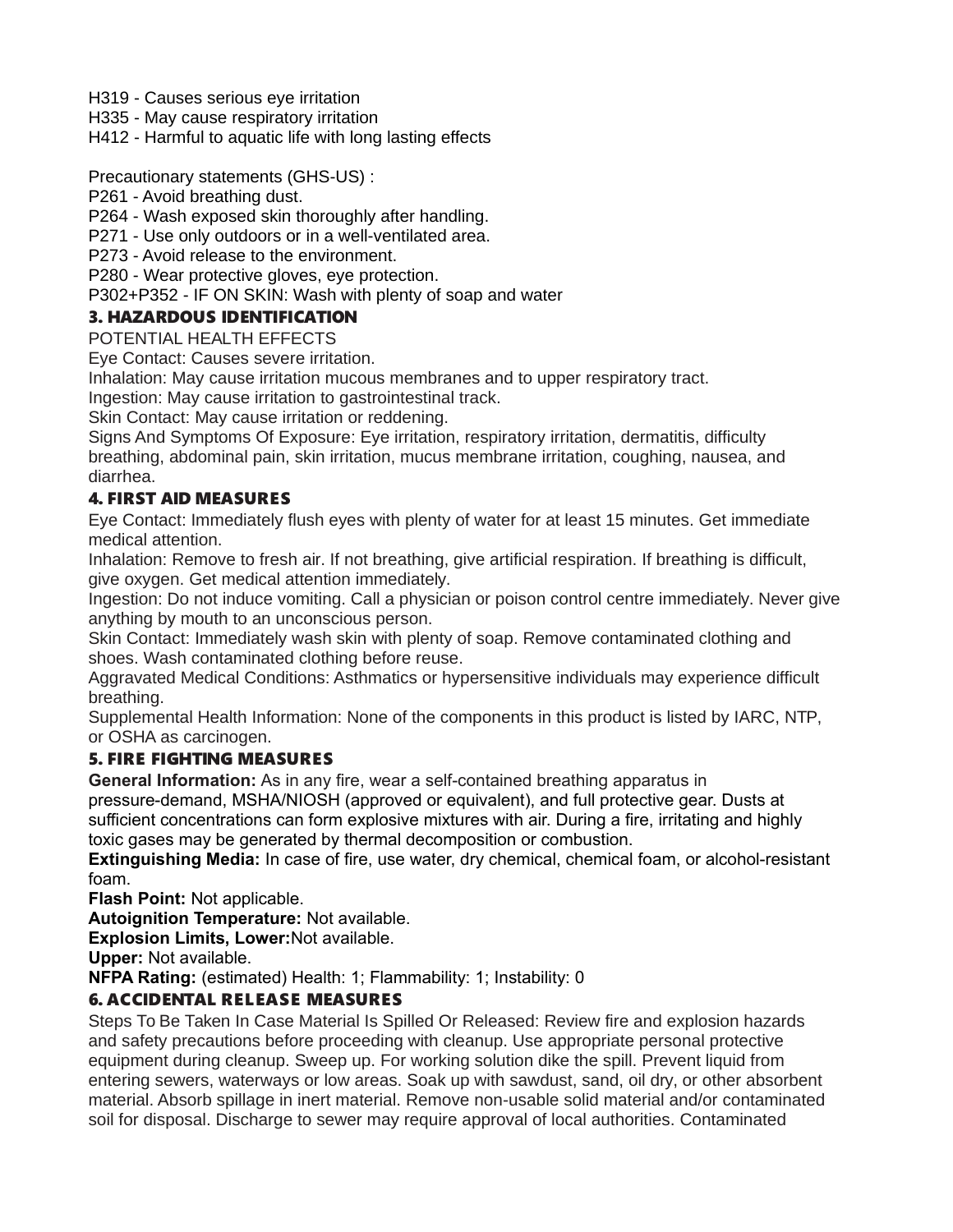surfaces may be cleaned using water.

#### 7. HANDLING AND STORAGE

Precautions To Be Taken In Handling And Storage: Store in a cool, dry, well ventilated area. Keep containers closed. Do not store with incompatible materials. Do not store or consume food, drink, or tobacco where they may become contaminated with this material.

Other Precautions: All labelled precautions must be observed when handling, storing and transporting empty containers due to product residues. Do not reuse containers. Triple rinse before disposal.

# 8. EXPOSURE CONTROL / PERSONAL PROTECTION

## PERSONAL PROTECTIVE EQUIPMENT

Respiratory Protection: When this product is used in the intended way, no respiratory protection is anticipated to be necessary. In cases where there is a likelihood of inhalation exposure to the powder (dust), wear a NIOSH approved dust respirator.

Ventilation: Avoid breathing vapours or mist from working solution. Local exhaust ventilation is recommended. Ventilation must be adequate to keep hazardous ingredients below their exposure limits.

Protective Gloves: Impervious gloves and aprons recommended.

Eye Protection: Chemical safety glasses with side shields (or goggles).

Other Protective Clothing or Equipment: Rubber or plastic apron.

Work/Hygienic Practices: Use good personal hygiene when handling this product. Wash hands after use, before smoking or using the toilet.

Engineering Controls: Facilities storing or utilizing this material should be equipped with an eyewash facility and a safety shower.

Exposure Guidelines: See Section 2.

## 9. PHYSICAL AND CHEMICAL PROPERTIES

**Physical State:** Solid **Appearance:** red **Odor:** odorless **pH:** Not available. **Vapor Pressure:** Negligible **Vapor Density:** Not available. **Evaporation Rate:**Not available. **Viscosity:** Not available. **Boiling Point:** Not available. **Freezing/Melting Point:**Decomposes **Decomposition Temperature:**> 310 deg C **Solubility:** Soluble. **Specific Gravity/Density:**1.85 g/cm3 **Molecular Formula:**C6FeK3N6 **Molecular Weight:**329.26

## 10. STABILITY AND REACTIVITY

Stability: Stable under normal temperatures and pressures. Decomposes when heated.

Conditions To Avoid: High temperatures, light, dust generation.

Conditions To Avoid: None

## 11. TOXICOLOGICAL INFORMATION

# **Carcinogenicity:**

Not listed by ACGIH, IARC, NIOSH, NTP, or OSHA. **Epidemiology:** No data available. **Teratogenicity:** No data available. **Reproductive Effects:** No data available. **Neurotoxicity:** No information reported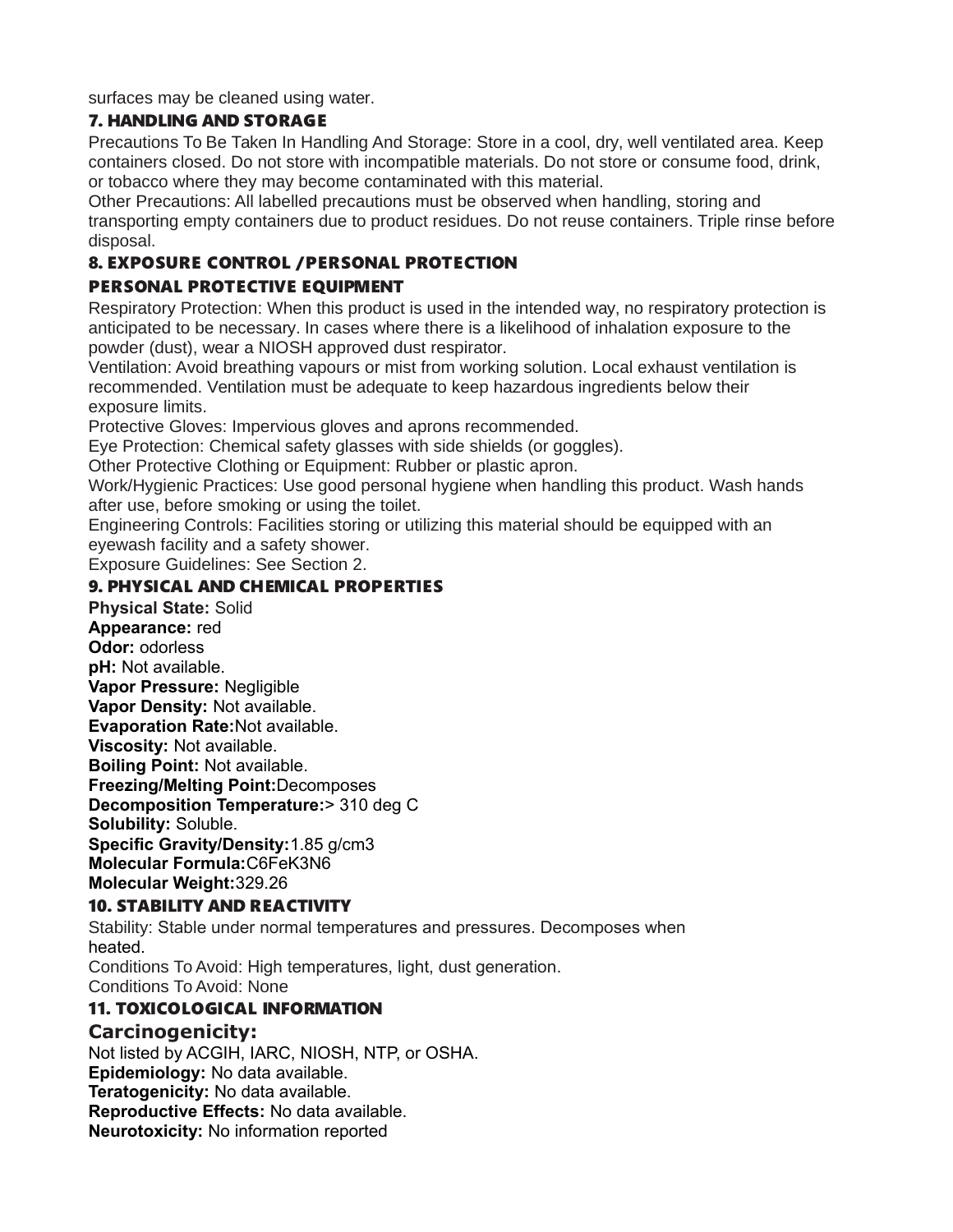#### **12.** ECOLOGICAL INFORMATION

**Ecotoxicity:** No data available. Acute and long-term toxicity to fish and invertebrates: LC50/96hr for fathead minnow: GT 100mg/L; LC50/96hr for water flea: 80mg/L. Toxicity to aquatic and terrestrial plants: No plan germination adverse effects at 10mg/L for ryegrass, radish and lettuce.

**Environmental:** Bioaccumulation/Bioconcentration: Not likely to bioconcentrate.

**Physical:** No information available.

**Other:** No information available.

#### 13. DISPOSAL CONSIDERATIONS

The preferred options for disposal are to send to licensed re-claimers. Any disposal practice must be in compliance with federal, state, and local regulations. Do not dump into sewers, ground, or any body of water.

## 14. TRANSPORT INFORMATION

DOT Class: NOT REGULATED Hazard Class: NONE UN No: NOT APPLICABLE Packing Group: Guide No: Ship Name:

#### 15. REGULATORY INFORMATION

TSCA: All ingredients in this finished product are listed on the EPA TSCA INVENTORY. SARA TITLE III: NONE CALIF. PROP. 65: NONE CARCINOGENICITY: NONE OF THE COMPONENTS IN THIS CHEMICAL IS LISTED BY IARC, NTP, OR OSHA AS A CARCINOGEN. SCAQMD Rule 443.1 Photochemically Reactive: No Maximum Grams of VOC per Liter: 0 gm/L Vapor Pressure: N.E. mmHg@ 20 °C

## 16. OTHER INFORMATION (HMIS)

Health: 1

Flammability: 0 Reactivity: 0

Protective: B

OTHER ADDITIONAL INFORMATION: The information contained herein is based on the data

available to us and is believed to be accurate. However, no warranty is expressed or implied regarding the accuracy of this data or the results to be obtained from the use thereof. We assume no responsibility for the injuries from the use of the product described herein.

# FIXER

## *1.CHEMICAL PRODUCT AND COMPANY IDENTIFICATION*

Manufacturer: Flic Film Inc

Product Name: Flic Quick Fix

Date Prepared: 06/01/2021 Customer Information Phone Number: 1-403-982-4272

# *2. COMPOSITION/INFORMATION ON INGREDIENTS*

Chemical Name - Weight – CAS Ammonium Thiosulfate 86-95% LIQUID 100% 10102-17-7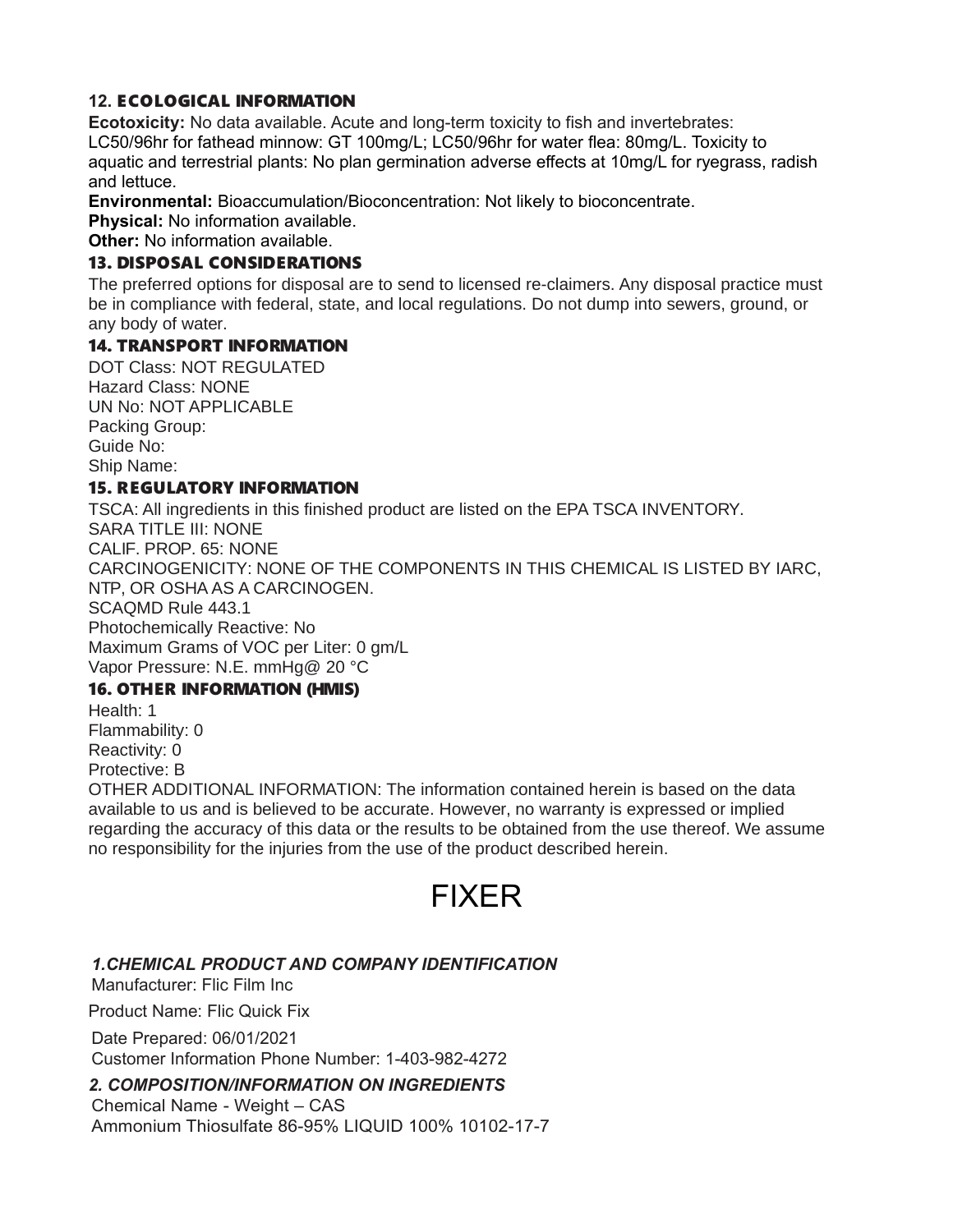Sodium Sulfite (Anhydrous) 1-5% 7757-83-7 Sodium Metabisulfite (Anhydrous) 1-5% 7681-57-4

## *3. HAZARDOUS IDENTIFICATION*

POTENTIAL HEALTH EFFECTS

Eye Contact: Causes severe irritation.

Inhalation: May cause irritation mucous membranes and to upper respiratory tract. Ingestion: May cause irritation to gastrointestinal track. Some asthmatics or sulfitesensitive persons may experience wheezing, chest tightness, stomach upset, hives, faintness, weakness, and diarrhea.

Skin Contact: May cause irritation or reddening.

Signs And Symptoms Of Exposure: Eye irritation, respiratory irritation, dermatitis, difficulty breathing, abdominal pain, skin irritation, mucus membrane irritation, coughing, nausea, and diarrhea.

## *4. FIRST AID MEASURES*

Eye Contact: Immediately flush eyes with plenty of water for at least 15 minutes. Get immediate medical attention.

Inhalation: Remove to fresh air. If not breathing, give artificial respiration. If breathing is difficult, give oxygen. Get medical attention immediately.

Ingestion: Do not induce vomiting. Call a

physician or poison control center immediately. Never give anything by mouth to an unconscious person.

Skin Contact: Immediately wash skin with plenty of soap. Remove contaminated clothing and shoes. Wash contaminated clothing before reuse.

Aggravated Medical Conditions: Asthmatics or hypersensitive individuals may experience difficult breathing.



Supplemental Health Information: None of the components in this product is listed by IARC, NTP, or OSHA as carcinogen.

Irritant (skin and eye) **SkinSensitizer** Acute Toxicity (harmful) Narcotic Effects Respiratory Tract Irritant

## **5. FIRE FIGHTING MEASURES**

FLAMMABLE PROPERTIES Flash Point: Nonflammable Flash Point Method: Not applicable Auto-ignition: Not applicable LEL: Not applicable UEL: Not applicable Extinguishing Media: Any applicable to the primary cause of the fire. Flood with water. Special Fire-Fighting Procedures: Wear self-contained breathing apparatus and protective clothing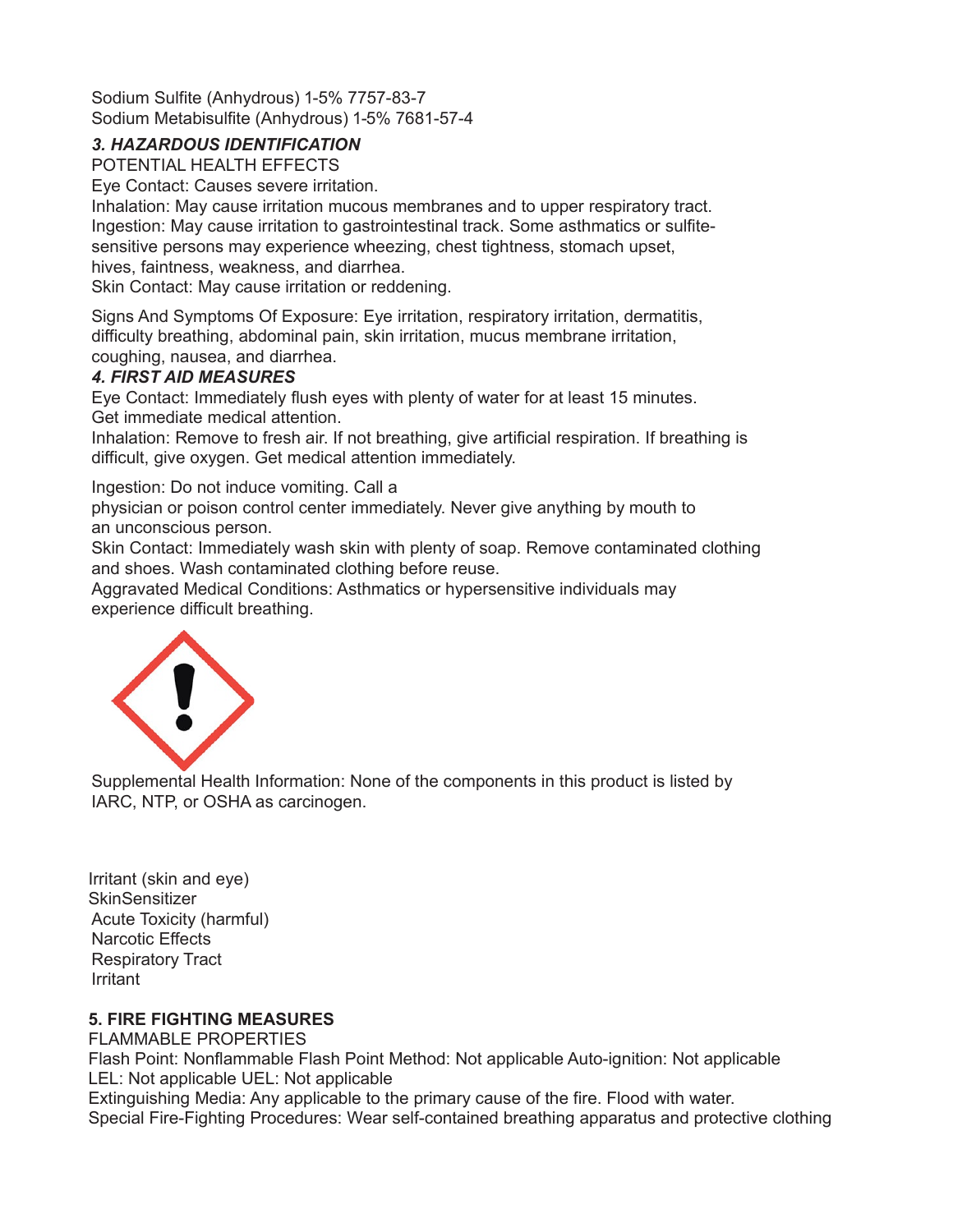to prevent contact with skin and eyes.

Unusual Fire And Explosion Hazards: None known. Combustion Products: None known.

#### **6.ACCIDENTAL RELEASE MEASURES**

Steps To Be Taken In Case Material Is Spilled Or Released: Review fire and explosion hazards and safety precautions before proceeding with cleanup. Use appropriate personal protective equipment during cleanup. Sweep up. For working solution dike the spill. Prevent liquid from entering sewers, waterways or low areas. Soak up with sawdust, sand, oil dry, or other absorbent material. Absorb spillage in inert material. Remove non-usable solid material and/or contaminated soil for disposal. Discharge to sewer may require approval of local authorities. Contaminated surfaces may be cleaned using water.

## **7. HANDLING AND STORAGE**

Precautions To Be Taken In Handling And Storage: Store in a cool, dry, well ventilated area. Keep containers closed. Do not store with incompatible materials. Do not store or consume food, drink, or tobacco where they may become contaminated with this material.

Other Precautions: All labeled precautions must be observed when handling, storing and transporting empty containers due to product residues. Do not reuse containers. Triple rinse before disposal.

#### **8. EXPOSURE CONTROL / PERSONAL PROTECTION PERSONAL PROTECTIVE EQUIPMENT**

Respiratory Protection: When this product is used in the intended way, no respiratory protection is anticipated to be necessary. In cases where there is a likelihood of inhalation exposure to the powder (dust), wear a NIOSH apporoved dust respirator. Ventilation: Avoid breathing vapors or mist from working solution. Local exhaust ventilation is recommended. Ventilation must be adequate to keep hazardous ingredients below their exposure limits.

Protective Gloves: Impervious gloves and aprons recommended.

Eye Protection: Chemical safety glasses with side shields (or goggles). Other Protective Clothing or Equipment: Rubber or plastic apron.

Work/Hygienic Practices: Use good personal hygiene when handling this product. Wash hands after use, before smoking or using the toilet.

Engineering Controls: Facilities storing or utilizing this material should be equipped with an eyewash facility and a safety shower.

## **9. PHYSICAL AND CHEMICAL PROPERTIES**

Appearance And Odor: Yellow White, no odor. Solubility In Water: Complete Boiling Point: Not applicable Vapor Pressure: Not applicable Specific Gravity: Not applicable Melting Point: N.E. Freezing Point: N.E. Percent Volatile:0 Evaporation Rate: Not applicable Ph: Not applicable

Vapor Density: Not applicable Molecular Weight: N.E. Pounds Per Gallon: N.E

## **10. STABILITY AND REACTIVITY**

Stability: Stable Conditions To Avoid: None Hazardous Decomposition Or By Products: None Hazardous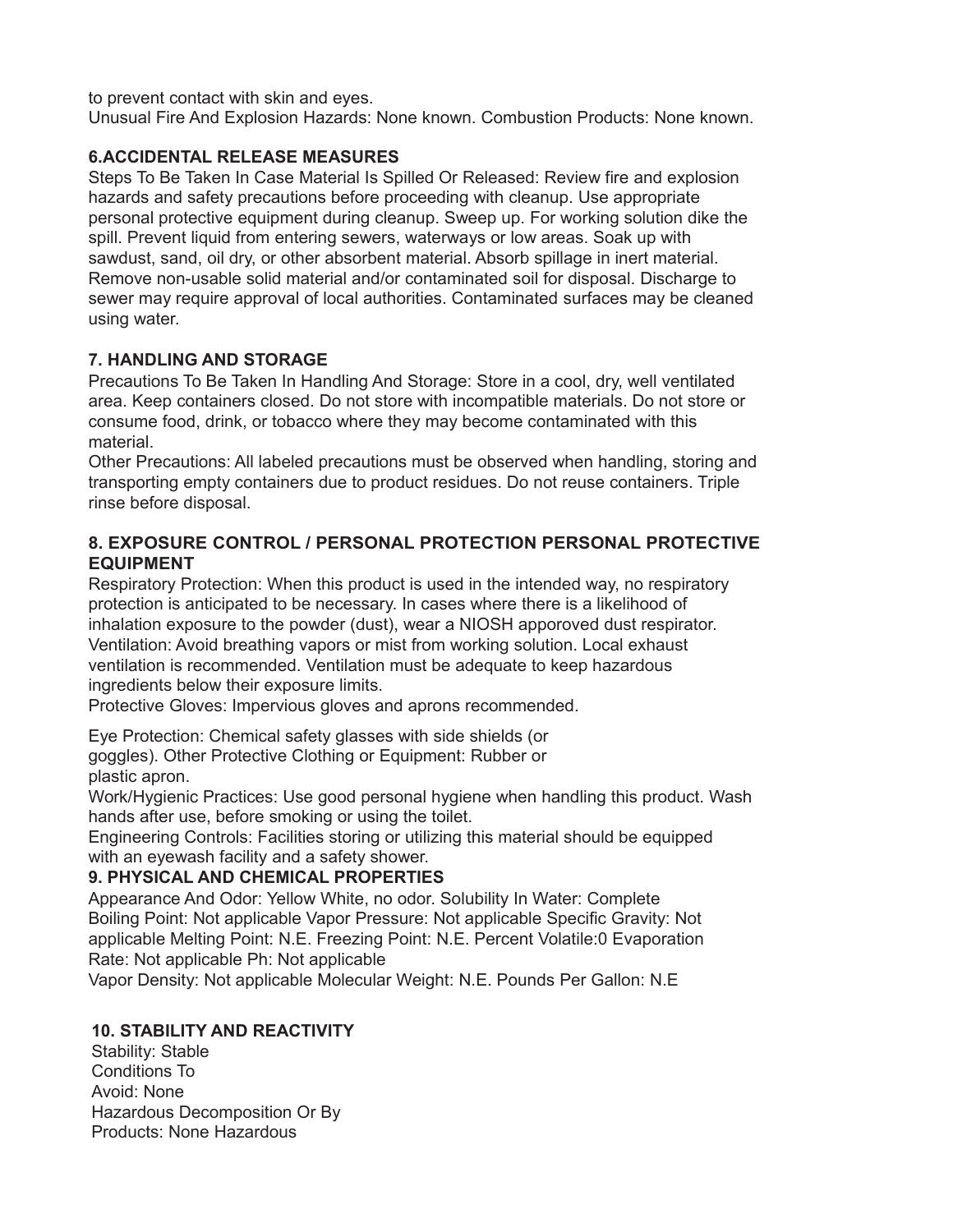Polymerization: Will Not Occur Conditions To Avoid: None

## **11.TOXICOLOGICAL INFORMATION**

## **12. ECOLOGICAL INFORMATION**

#### **13. DISPOSAL CONSIDERATIONS**

The preferred options for disposal are to send to licensed reclaimers. Any disposal practice must be in compliance with federal, state, and local regulations. Do not dump into sewers, ground, or any body of water.

#### **14. TRANSPORT INFORMATION**

DOT Class: NOT REGULATED Hazard Class: NONE UN No: NOT APPLICABLE Packing Group: Guide No: Ship Name:

#### **15. REGULATORY INFORMATION**

TSCA: All ingredients in this finished product are listed on the EPA TSCA INVENTORY. SARA TITLE III: NONE CALIF. PROP. 65: NONE CARCINOGENICITY: NONE OF THE COMPONENTS IN THIS CHEMICAL IS LISTED BY IARC, NTP, OR OSHA AS A CARCINOGEN. SCAQMD Rule 443.1 Photochemically Reactive: No Maximum Grams of VOC per Liter: 0 gm/L Vapor Pressure: N.E. mmHg@ 20 °C

#### **16. OTHER INFORMATION (HMIS)**

Health: 1 Flammability: 0 Reactivity: 0 Protective: B OTHER ADDITIONAL INFORMATION: The information contained herein is based on the data available to us and is believed to be accurate. However, no warranty is expressed or implied regarding the accuracy of this data or the results to be obtained from the use thereof. We assume no responsibility for the injuries from the use of the product described herein.

# **STABILIZER**

#### **1. CHEMICAL PRODUCT AND COMPANY IDENTIFICATION**

Manufacturer: FLIC FILM INC 1-7B Morrison Road, Longview, Alberta, Canada T0L 1H0 Product Name: C-41 and ECN-2 stabilizer **Product Use:** Photographic stabilizer **Customer Information Phone Number:** 1-403-982-4272 Date Reviewed: 06/01/2021 **2. HAZARDOUS IDENTIFICATION 2.1 Classification of the substance or mixture Health hazard**  Acute toxicity, Oral (Category 4), H302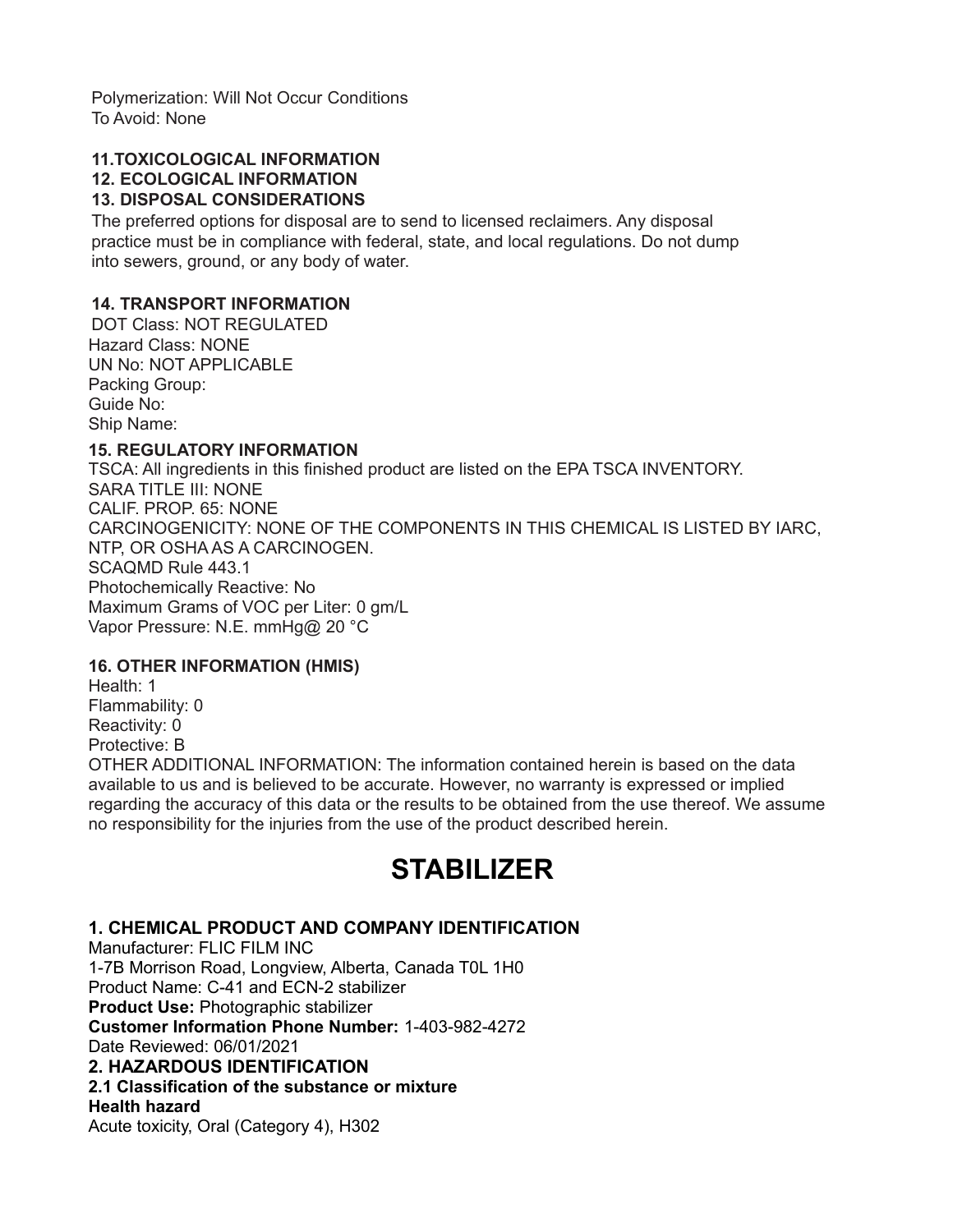#### Skin sensitisation (Category 1) H314 Respiratory sensitisation (Category 1) H335 **2.2 GHS Label elements, including precautionary statements Pictogram**



#### **Signal Word: WARNING**

Hazard statement(s) H302 Harmful if swallowed H314 Causes skin irritation H335 May cause respiratory irritation Precautionary statement(s) P261 Avoid breathing mist, dust, spray P280 Wear protective gloves, eye protection P301 + P312 IF SWALLOWED; call a POISON CENTER or doctor/physician if you feel unwell P302 + P352 IF ON SKIN: Wash with plenty of soap P333 + P313 If skin irritation or rash occurs: Get medical advice/attention. P342 + P311 If experiencing respiratory symptoms: Call a POISON CENTER or doctor.

# **3. COMPOSITION/INFORMATION ON INGREDIENTS**

## **Chemical Name CAS OHSA PEL ACGIH TLV Weight %**

HEXAMINE $*$  100-97-0 15 mg/m<sup>3</sup> (dust) 10mg/m<sup>3</sup> (particulate) 100

\* Decomposes as formaldehyde and ammonia

## **4. FIRST AID MEASURES**

## **4.1 Description of first aid measures**

**Eye Contact:** Immediately flush eyes with plenty of water for at least 15 minutes. Get immediate medical attention.

**Inhalation:** If symptomatic, remove to fresh air. If not breathing, give artificial respiration. If breathing is difficult, give oxygen. Get medical attention immediately.

**Ingestion:** Do not induce vomiting. Only induce vomiting at the instruction of medical personnel. Call a physician or poison control center immediately. Never give anything by mouth to an unconscious person.

**Skin Contact:** Flush skin with plenty of water and wash with a non-alkaline skin cleaner. Wash contaminated clothes before reuse. Get medical attention if irritation develops.

## **5. FIRE FIGHTING MEASURES**

## **5.1 Extinguishing media**

Flammable in the presence of a source of ignition, through friction or retained heat. Keep away from heat/sparks/open flame. Quantity is very small. Use agent appropriate for surrounding fire.

## **5.2 Special Hazards arising from substance or mixture**

Fire or excessive heat may cause production of hazardous decomposition products.

Combustion Products: Carbon oxides, nitrogen oxides, hydrogen cyanide.

#### **5.3 Advise for firefighters**

Wear self-contained breathing NIOSH/MSHA approved apparatus and protective clothing to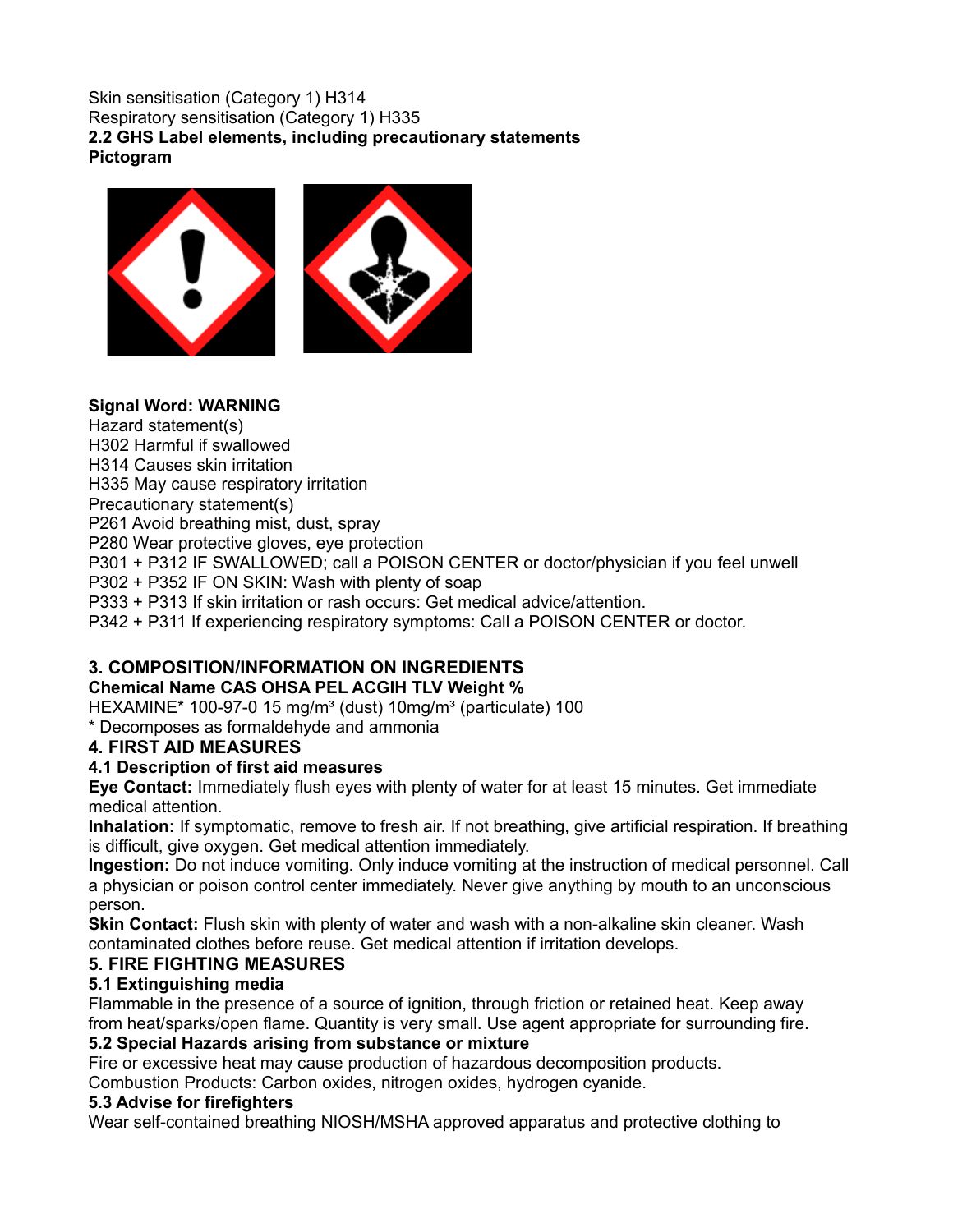prevent contact with skin and eyes. Fire or excessive heat may produce hazardous decomposition products. Use water to keep containers cool.

## **6. ACCIDENTAL RELEASE MEASURES**

#### **6.1 Personal precautions, protective equipment and emergency procedures**

Review fire and explosion hazards and safety precautions before proceeding with cleanup. Use appropriate personal protective equipment. Avoid dust formation. Avoid breathing dust. Sweep up and collect for disposal. In working solution absorb spillage in inert material. Soak up with sawdust, sand, or other absorbent material. Remove non-usable solid material and/or contaminated soil for disposal according to local regulations.

#### **6.2 Environmental precautions**

Prevent liquid from entering sewers, waterways or low areas.

#### **7. HANDLING AND STORAGE**

#### **7.1 Precautions for safe handling**

Avoid breathing vapors, mist or gas. Endure adequate ventilation. Store in a cool, dry, wellventilated area. Keep containers closed. Do not store or consume food, drink, or tobacco where they may become contaminated with this material.

#### **7.2 Conditions for safe storage, including any incompatibles**

Do not store with incompatible materials. Do not store with strong acids or oxidizing agents. All labeled precautions must be observed when handling and storing.

#### **8. EXPOSURE CONTROL / PERSONAL PROTECTION**

#### **8.1 Control parameters**

See Section 3.

#### **8.2 Exposure controls**

Use good personal hygiene when handling this product. Wash hands after use, before smoking, or using the toilet. Facilities storing or utilizing this material should be equipped with an eyewash facility and a safety shower.

#### **Personal protective equipment**

**Eye Protection:** Safety glasses with side shields (or goggles).

**Respiratory Protection:** Avoid breathing mists. A respirator should be worn if hazardous decomposition products are likely to be released.

**Skin protection:** Latex, rubber, or neoprene waterproof gloves are recommended.

#### **Body protection:** Rubber or plastic apron.

**Respiratory protection:** Local exhaust ventilation is recommended. Ventilation must be adequate to keep hazardous ingredients below their exposure limits, typically 10 air changes per hour.

#### **9. PHYSICAL AND CHEMICAL PROPERTIES**

#### **9.1 Information on basic physical and chemical properties**

Appearance And Odor: Colorless crystaline powder Solubility In Water: Soluble Boiling Point: No dataavailable Flash Point: 482°F – closed cup Melting Point: 536°F Density: 1.331 g/cm3 Vapor Pressure:< 0.01 mmHg Percent Volatile: 92.60

V.O.C. is 0.

## **10. STABILITY AND REACTIVITY**

**10.1 Reactivity**  Stable **10.2 Chemical stability**  Conditions To Avoid: Heat **10.3 Possibility of hazardous reactions**  None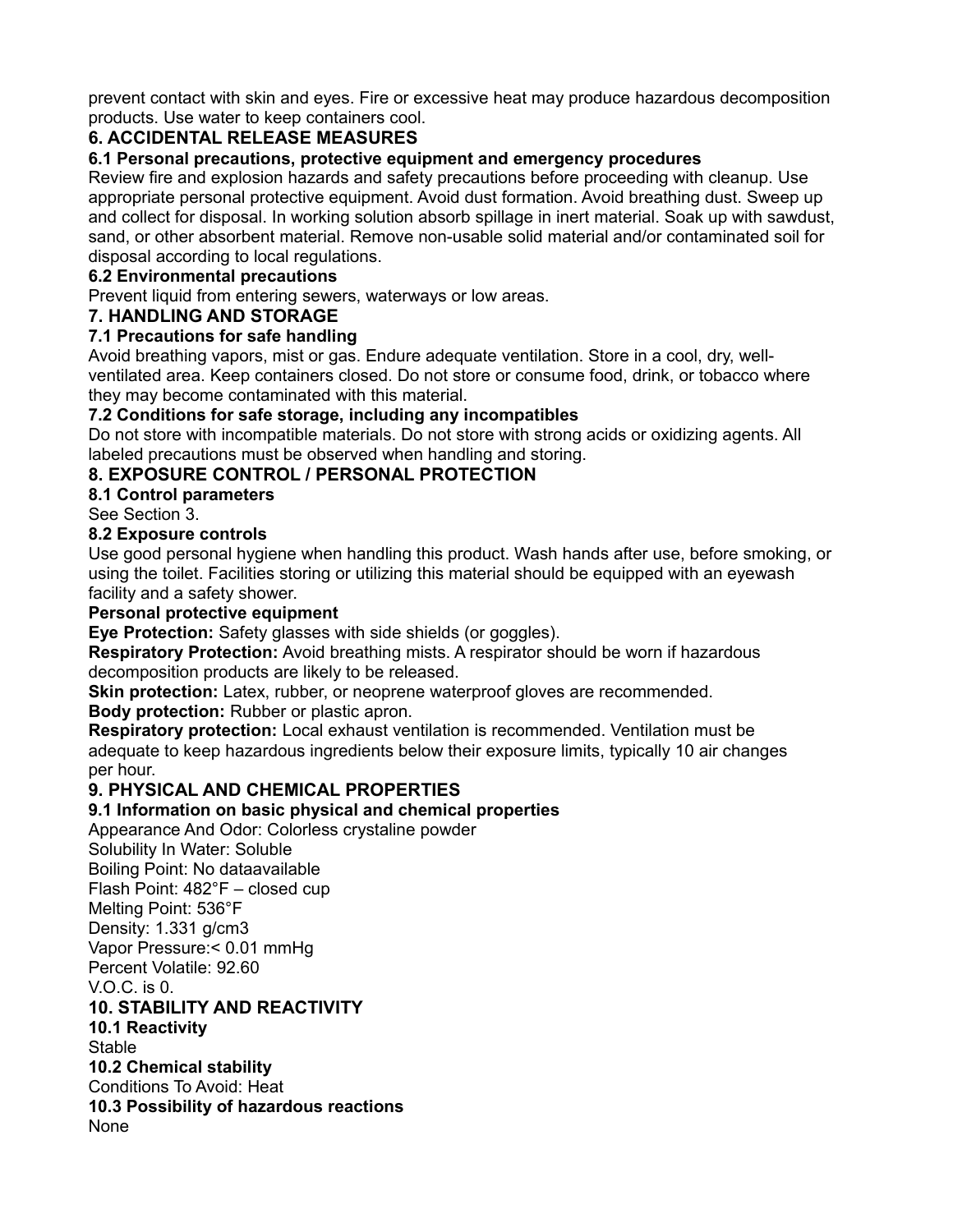**10.4 Conditions to avoid**  Conditions To Avoid: Heat **10.5 Incompatible Materials**  Strong acids, strong oxidizing agents. **10.6 Decomposition Products**  Combustion Products: Carbon oxides, nitrogen oxides, hydrogen cyanide. **11. TOXICOLOGICAL INFORMATION 11.1 Information of toxicological effects C**C**omponent information**  *Hexamethylenetetramine 100-97-0*  **Acute toxicity:**  LD50 Oral – rat – > 20,000 mg/kg Dermal: No data available Inhalation: No data available **Skin irritation:**  No data available **Eye irritation:**  No data available **Respiratory or Skin Sensitization**  Maximisation Test – guinea pig – May cause allergic skin reaction **Carcinogenicity**  None **Germ cell mutagenicity**  Laboratory experiments have shown mutagenic effects. **12. ECOLOGICAL INFORMATION** <sup>C</sup>**C**C**omponent information**  *Hexamethylenetetramine 100-97-0*  1**2.1 Toxicity**  Toxicity to fish LC50 – Pimephales promelas (fathead minnow) – 49,880 mg/l - 96 h Toxicity to daphnia and other aquatic invertebrates EC50 - Daphnia magna (Water flea) 36,000 mg/l - 48 h **12.2 Persistence and degradability** No data available **12.3 Bioaccumulative potential**  No data available **12.4 Mobility in soil**  No data available **12.5 Results of PBT and vPvB assessment**  No data available **12.6 Other adverse effects**  No data available **13. DISPOSAL CONSIDERATIONS 13.1 Waste treatment methods Product**  Preferred options for disposal are to send to licensed reclaimers, or to permitted incinerators. Any disposal practice must be in compliance with federal, state, and local regulations. Do not dump into sewers, ground, or any body of water. **14. TRANSPORT INFORMATION DOT (US)**  DOT Name: Hexamethylenetetramine Hazard Class: 4.1 UN No.: 1328